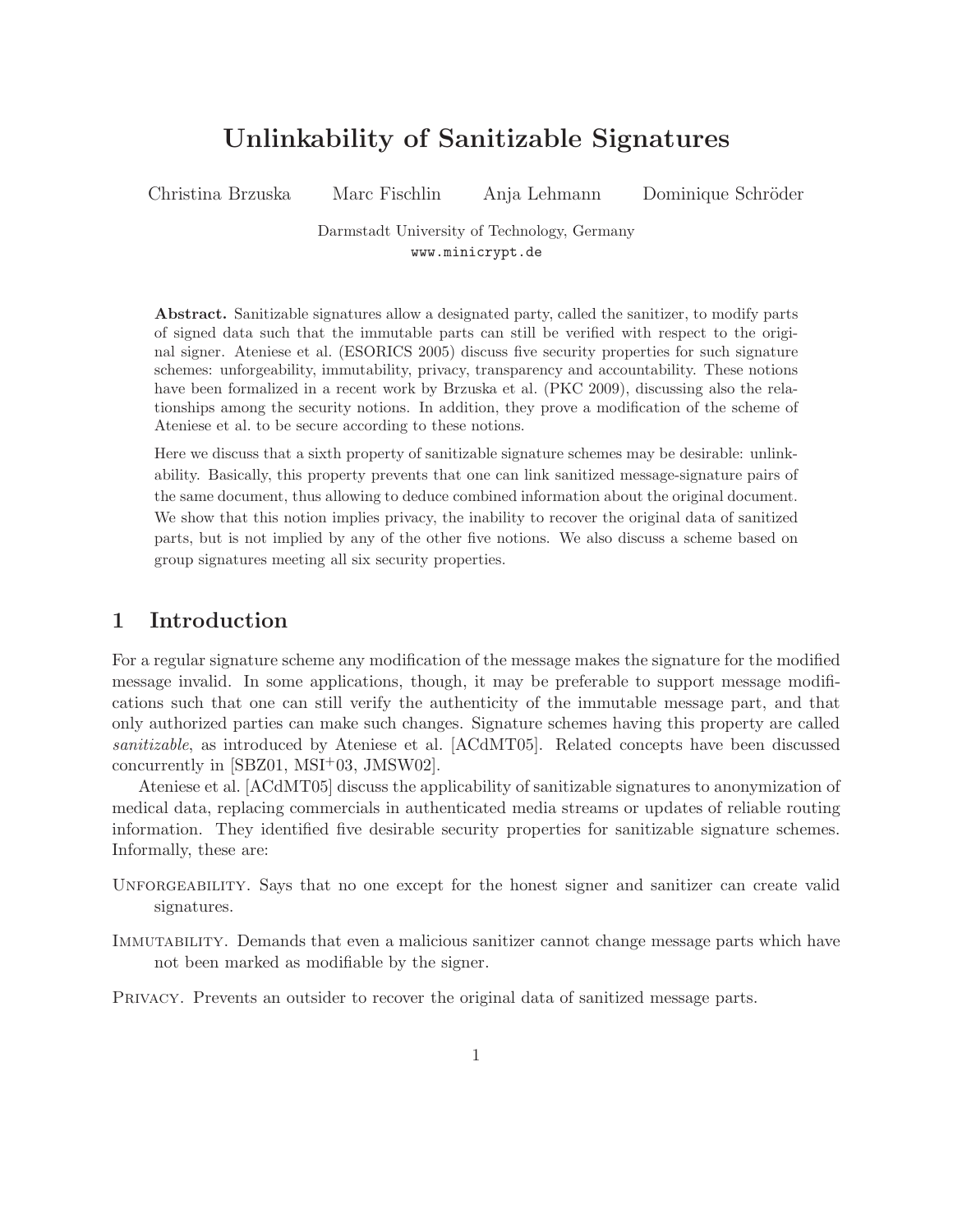Transparency. Covers the indistinguishability of signatures created by the signer or the sanitizer.

Accountability. Refers to the inability of a malicious signer or sanitizer to deny authorship.

Brzuska et al. [BFF+09] define these five properties with game-based approaches formally and relate them, showing that accountability implies unforgeability and transparency implies privacy; all other properties are independent. They also prove a modification of the scheme by Ateniese et al. [ACdMT05] to be secure according to these five properties.

**Unlinkability.** Here we discuss that an additional property may be useful in some settings. We call this property *unlinkability* and motivate it by the following example (see also Figure 1): Assume that we have signed medical records and at some point we anonymize the data by redacting the personal information of the patients like names, addresses etc. At some other time, say for revenues reasons, we remove the actual medical treatments and leave only the personal information. Then one should not be able to link these data through the (sanitized) signatures and therefore reconstruct the full records. However, previous schemes like the one by Brzuska et al.  $[BFF^+09]$  and, for example, the ones in [KL06, CLM08, CJ10] in fact allow such attacks. They are usually based on chameleon hashes which remain unchanged for the sanitization step and thus allow to identify two sanitized signatures derived from the same signature through the hash value. Other constructions like the one in  $[MST^+03]$  even come with an explicit document identifier, allowing to link sanitized messages easily.



Figure 1: Linkability problem

We hence introduce a formal definition of unlinkability and relate it to the previously given notions. It turns out that unlinkability is not implied by any of the other properties, but vice versa implies privacy. The reason is that privacy prevents an adversary of recovering the original data for sanitized parts, and violation of this property also enables the adversary to reconstruct and to link messages easily.

**Construction.** We then present a construction of a sanitizable signature scheme obeying all six properties, including unlinkability. The idea is fundamentally different from previous approaches which usually rely on chameleon hashes. In our case the signer first signs the fixed parts with a regular signature scheme. For the modifiable parts the signer and the sanitizer use a group signature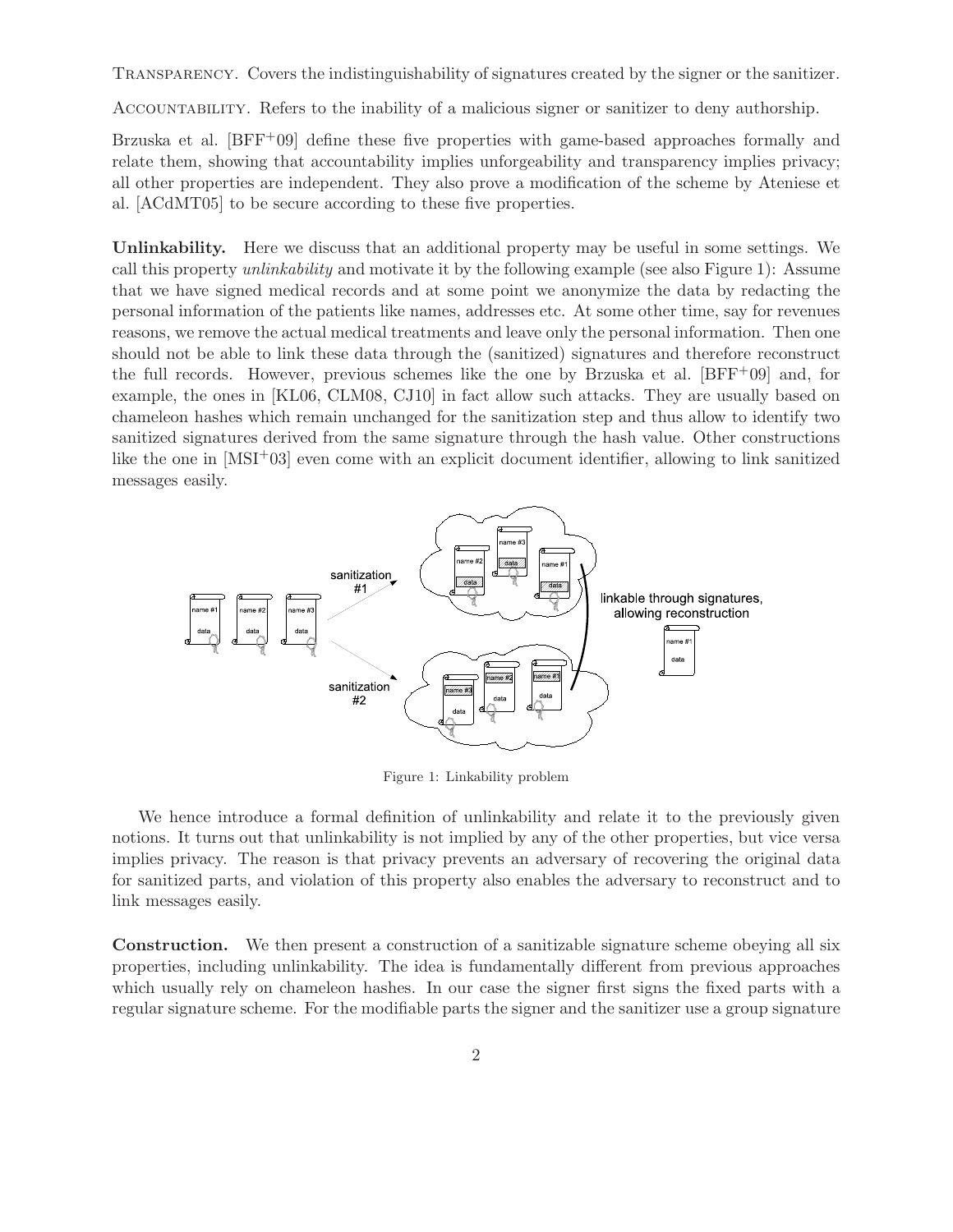scheme [CvH91], i.e., a signature scheme which allows to sign anonymously on behalf of the group but such that a group manager can revoke the identity of the user that has signed [BMW03]. In our case the group only consists of the signer and sanitizer, and the signer also incarnates the group manager. If the sanitizer later changes (some of) the modifiable message parts it can create a new group signature and replace the signer's group signature.

The anonymity of the group signature scheme in our context guarantees transparency (the indistinguishability of signatures originating from the signer and the sanitizer). The possibility to identify a group member by the group manager (i.e., the signer in our case) supports sanitizeraccountability, i.e., the ability to provide a proof that the sanitizer has created the signature. Signer-accountability is provided by the non-frameability of the group signature scheme which prevents a malicious group manager (i.e., the signer) from falsely accusing the sanitizer to be the source of a signature. Immutability follows from the unforgeability of the regular signature scheme for the fixed parts, and unlinkability from the fact that the sanitizer signs the entire message from scratch (the signature for fixed message parts remains unchanged).

We remark that the actual construction needs a careful implementation of the idea above to make the derived sanitizable signature scheme satisfy all desired security properties. This is in particular true since proposed group signature schemes in the literature like [BMW03, BSZ05, KY05, DP06, Gro06, Gro07] come with varying security features and set-up assumptions. In this version we thus present a simple but not necessarily the most practical approach to turn our idea into a secure sanitizable scheme, e.g., following the definitions in  $[BFF^+09]$  we do not rely on the fact that public keys of the signer or sanitizer are registered, although this is most likely in practice.

Our solution shows that, in general, sanitizable signatures can be built from group signatures, thereby providing a new application for the latter primitive. This relation also immediately gives a feasibility result for sanitizable signatures: Since the work by Bellare et al. [BMW03] about group signatures proves that one can derive them from IND-CCA secure encryption, non-interactive zeroknowledge proofs and digital signatures, all known to exist given trapdoor permutations, it follows that one can also build secure sanitizable signatures from trapdoor permutations.

**Organization.** In Section 2 we introduce the notion of sanitizable signatures and the security properties given in  $[ACdMT05, BFF+09]$ . In Section 3 we discuss the notion of unlinkability and its relationship to the other security properties. In Section 4 we present our construction of a secure sanitizable scheme based on group signatures. We discuss variations thereof in Section 5.

### **2 Preliminaries**

In this section we revisit the notion of sanitizable signatures and the previously given security properties.

#### **2.1 Sanitizable Signatures**

In a sanitizable signature scheme both the signer and the sanitizer hold a key pair  $(s_{\text{sig}}^i, p_{\text{sig}}^i)$ ,  $(s_{\text{stan}}, \textit{pk}_{\text{san}})$  such that the signer can sign messages with its secret key  $s_{\text{sig}}$  and "attach" a description of the admissible modifications ADM which are allowed to the sanitizer  $pk_{\text{san}}$ . The sanitizer can<br>then later change such a message according to some modification MOD and undate the signature then later change such a message according to some modification mod and update the signature using his secret key *sk*san. In order to settle disputes about the origin of a message-signature pair the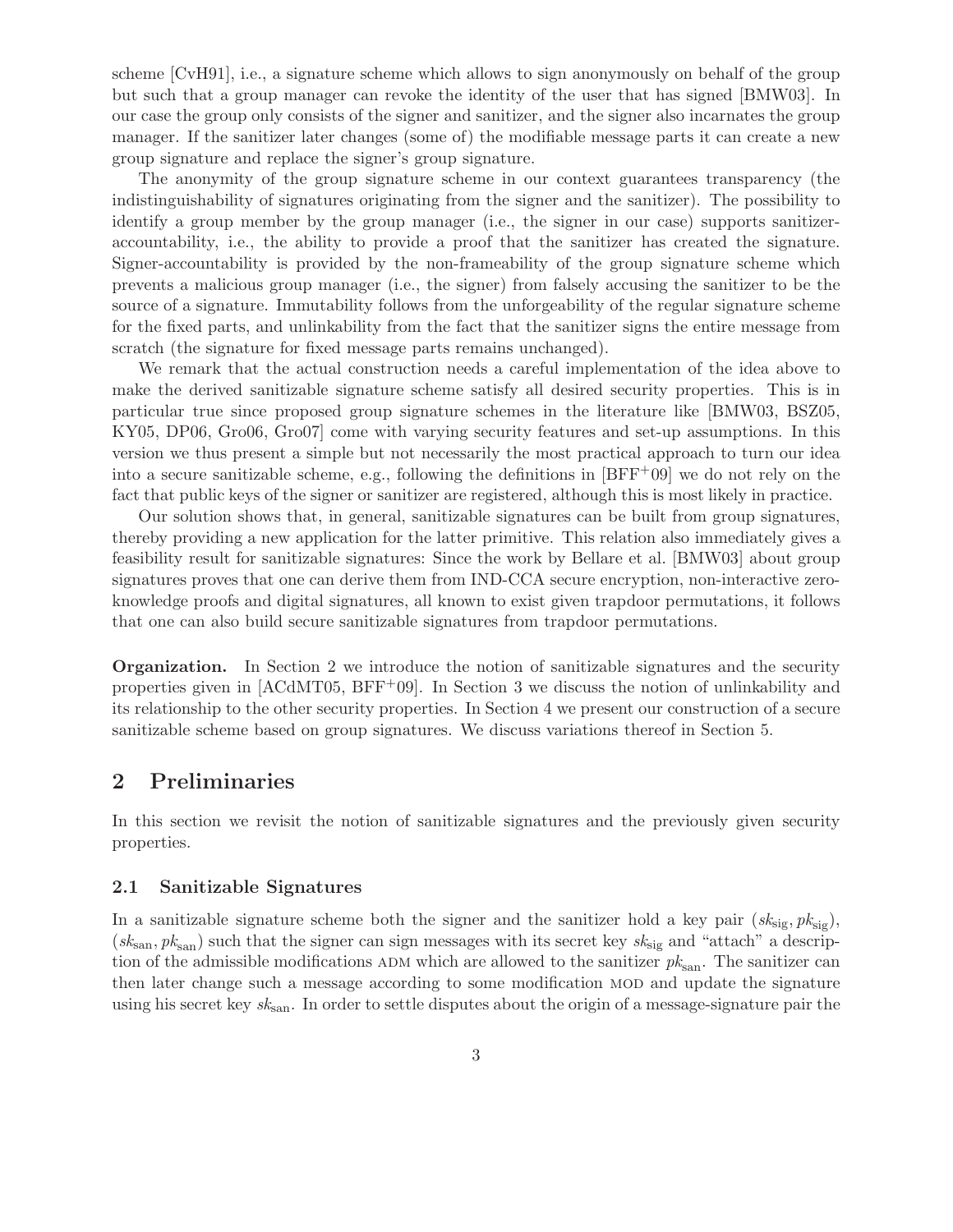algorithm Proof enables the signer to produce a proof  $\pi$  from previously signed messages that a signature has been created by the sanitizer. This proof can then be verified with the help of the Judge algorithm (but which only needs to decide about the origin in case of a valid message-signature pair in question; for invalid pairs such decisions are in general impossible).

To model admissible modifications we assume that ADM and MOD are (descriptions of) efficient deterministic algorithms such that MOD maps any message  $m$  to the modified message  $m' = \text{MOD}(m)$ , and  $\text{ADM}(\text{MOD}) \in \{0,1\}$  indicates if the modification is admissible and matches ADM, in which case ADM(MOD) = 1. For example, for messages  $m = m[1] \dots m[k]$  divided into blocks  $m[i]$  of equal bit length t we can let ADM contain t and the indices of the modifiable blocks, and MOD then essentially consists of pairs  $(j, m'[j])$  defining the new value for the j-th block.

For ease of notation we let  $FIX<sub>ADM</sub>$  be an efficient deterministic algorithm which is uniquely determined by ADM and which maps m to the immutable message part  $FIN_{ADM}(m)$ , e.g., for block-divided messages  $FIX<sub>ADM</sub>(m)$  is the concatenation of all blocks not appearing in ADM. To exclude trivial examples we demand that admissible modifications leave the fixed part of a message unchanged, i.e.,  $FIX<sub>ADM</sub>(m) = FIX<sub>ADM</sub>(MOD(m))$  for all  $m \in \{0,1\}^*$  and all MOD with ADM(MOD) = 1. Analogously, to avoid choices like  $FIX_{ADM}$  having empty output, we also require that the fixed part must be "maximal" given ADM, i.e.,  $\text{FIX}_{\text{ADM}}(m') \neq \text{FIX}_{\text{ADM}}(m)$  for  $m' \notin \{\text{MOD}(m) \mid \text{MOD with ADM(MOD)}=1 \}.$ 

Jumping ahead, we note that for our construction based on group signatures we make another assumption on adm. This property, denoted modification-decidability, allows to decide efficiently for given messages  $m, m^*$  and ADM whether  $m^*$  is an admissible modification of m with respect to adm or not. This property is for example satisfied for the block-based approach. However, for our definitions of the security properties and their relationships we do not impose any restriction at this point.

The following definition is taken from  $[BFF^+09]$ :

**Def inition 2.1 (Sanitizable Signature Scheme)** *A sanitizable signature scheme* SanSig *consists of seven efficient algorithms* (*KGensig*,*KGensan*, *Sign*, *Sanit*,*Verify*, *Proof*, *Judge*) *such that:*

Key Generation. *There are two key generation algorithms, one for the signer and one for the sanitizer. Both create a pair of keys, a private key and the corresponding public key:*

$$
(pk_{sig}, sk_{sig}) \leftarrow KGen_{sig}(1^n), \qquad (pk_{san}, sk_{san}) \leftarrow KGen_{san}(1^n)
$$

SIGNING. *The* **Sign** algorithm takes as input a message  $m \in \{0,1\}^*$ , the secret key sk<sub>sig</sub> of the *signer, the public key pk*<sub>san</sub> of the sanitizer, as well as a description ADM of the admissibly<br>modifiable message parts. It outputs a signature (or  $\mid$ , indicating an error): *modifiable message parts. It outputs a signature (or* ⊥*, indicating an error):*

$$
\sigma \leftarrow \text{Sign}(m, \text{sk}_{\text{sig}}, \text{pk}_{\text{san}}, \text{ADM}).
$$

*We assume that* ADM *is recoverable from any signature*  $\sigma \neq \perp$ *.* 

SANITIZING. *Algorithm* **Sanit** *takes* a message  $m \in \{0,1\}^*$ , a signature  $\sigma$ , the public key pk<sub>sig</sub> of *the signer and the secret key sksan of the sanitizer. It modifies the message* <sup>m</sup> *according to the modification instruction* MOD *and determines a new signature* σ' for the modified message  $m' = \text{MOD}(m)$ . Then **Sanit** outputs m' and  $\sigma'$  (or possibly  $\perp$  in case of an error).

$$
(m', \sigma') \leftarrow \text{Sanit}(m, \text{MOD}, \sigma, \text{pk}_{\text{sig}}, \text{sk}_{\text{san}})
$$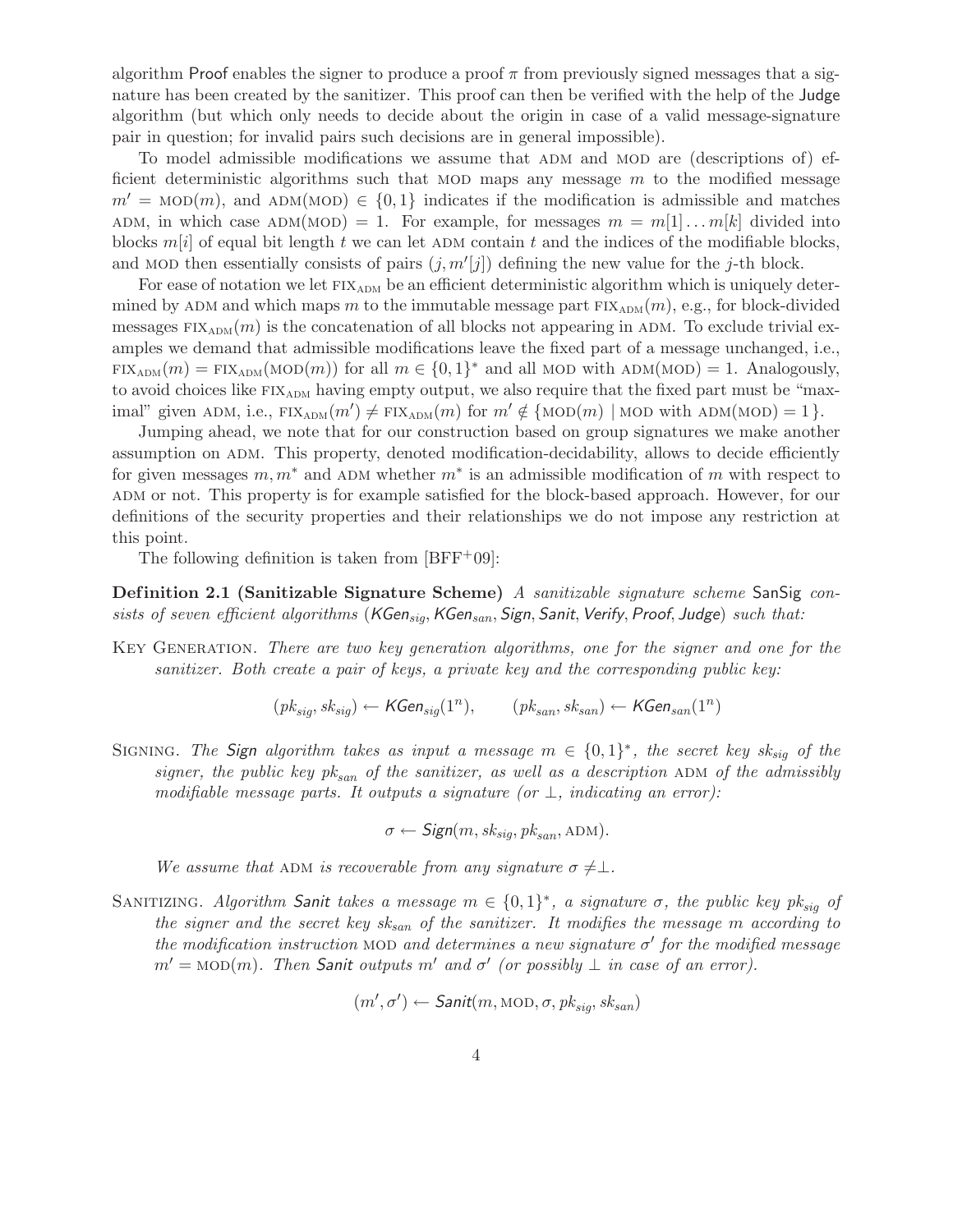VERIFICATION. The Verify algorithm outputs a bit  $d \in \{ \text{true}, \text{false} \}$  verifying the correctness of *a signature* σ *for a message* m *with respect to the public keys pksig and pksan.*

$$
d \leftarrow \text{Verify}(m, \sigma, \text{pk}_{\text{sig}}, \text{pk}_{\text{san}})
$$

Proof. *The Proof algorithm takes as input the secret signing key sksig, a message* <sup>m</sup> *and a signature*  $\sigma$  *as well a set of (polynomially many) additional message-signature pairs*  $(m_i, \sigma_i)_{i=1,2,...,q}$  *and the public key pk*<sub>*san</sub>. It outputs a string*  $\pi \in \{0, 1\}^*$ *:*</sub>

$$
\pi \leftarrow \text{Proof}(sk_{sig}, m, \sigma, (m_1, \sigma_1), \dots, (m_q, \sigma_q), \text{pk}_{san})
$$

Judge. *Algorithm Judge takes as input a message* m *and a valid signature* σ*, the public keys of the parties and a proof*  $\pi$ . It outputs a decision  $d \in \{Sig, San\}$  indicating whether the *message-signature pair has been created by the signer or the sanitizer:*

$$
d \leftarrow \text{Judge}(m, \sigma, \text{pk}_{\text{sig}}, \text{pk}_{\text{san}}, \pi)
$$

For a sanitizable signature scheme the usual correctness properties should hold, saying that genuinely signed or sanitized messages are accepted and that a genuinely created proof by the signer leads the judge to decide in favor of the signer. For a formal approach to correctness see  $[BFF^+09]$ .

#### **2.2 Security of Sanitizable Signatures**

Here we recall the security notions for sanitizable signatures given by Brzuska et al.  $[BFF^+09]$ . We note that, there, they show that signer and sanitizer accountability together imply unforgeability, and that transparency implies privacy. Hence, in principle it suffices to show immutability, accountability and transparency.

**Unforgeability.** Unforgeability demands that no outsider should be able to forge signatures under the keys of the honest signer and sanitizer, i.e., no adversary should be able to compute a  $\tanh(m^*, \sigma^*)$  such that  $\text{Verify}(m^*, \sigma^*, pk_{\text{sig}}, pk_{\text{san}}) = \text{true}$  without having the secret keys  $sk_{\text{sig}}, sk_{\text{san}}$ .<br>This must hold over if one can see additional signatures for other input data, including the message. This must hold even if one can see additional signatures for other input data, including the messagesignature pairs and the public keys. We also give the adversary access to a Proof oracle, because proofs could potentially leak information about the secret signing key. Yet, except for this secret key the adversary fully determines the other input data, including the message-signature pairs and the public keys. This allows to capture for example scenarios where several sanitizers are assigned to the same signer.

**Def inition 2.2 (Unforgeability)** *A sanitizable signature scheme* SanSig *is* unforgeable *if for any efficient algorithm* A *the probability that the following experiment returns* 1 *is negligible (as a function of* n*):*

*Experiment* Unforgeability  $\mathcal{A}^{Sansig}(n)$  $(pk_{sig}, sk_{sig}) \leftarrow KGen_{sig}(1^n)$ <br>(*pk* ak) × KGen (11)  $(pk_{san}, sk_{san}) \leftarrow \mathsf{KGen}_{san}(1^n)$ <br>  $(m^*, \tau^*)$  *A Sign*(  $sk_{sia}, \ldots$  *Sani*  $(m^*, \sigma^*) \leftarrow \mathcal{A}^{\mathcal{S} \textit{ign}(\cdot, sk_{sig}, \cdot, \cdot), \mathcal{S} \textit{anit}(\cdot, \cdot, \cdot, \cdot, \cdot, sk_{san}), \mathit{Proof}(sk_{sig}, \dots, \cdot)}(pk_{sig}, pk_{san})$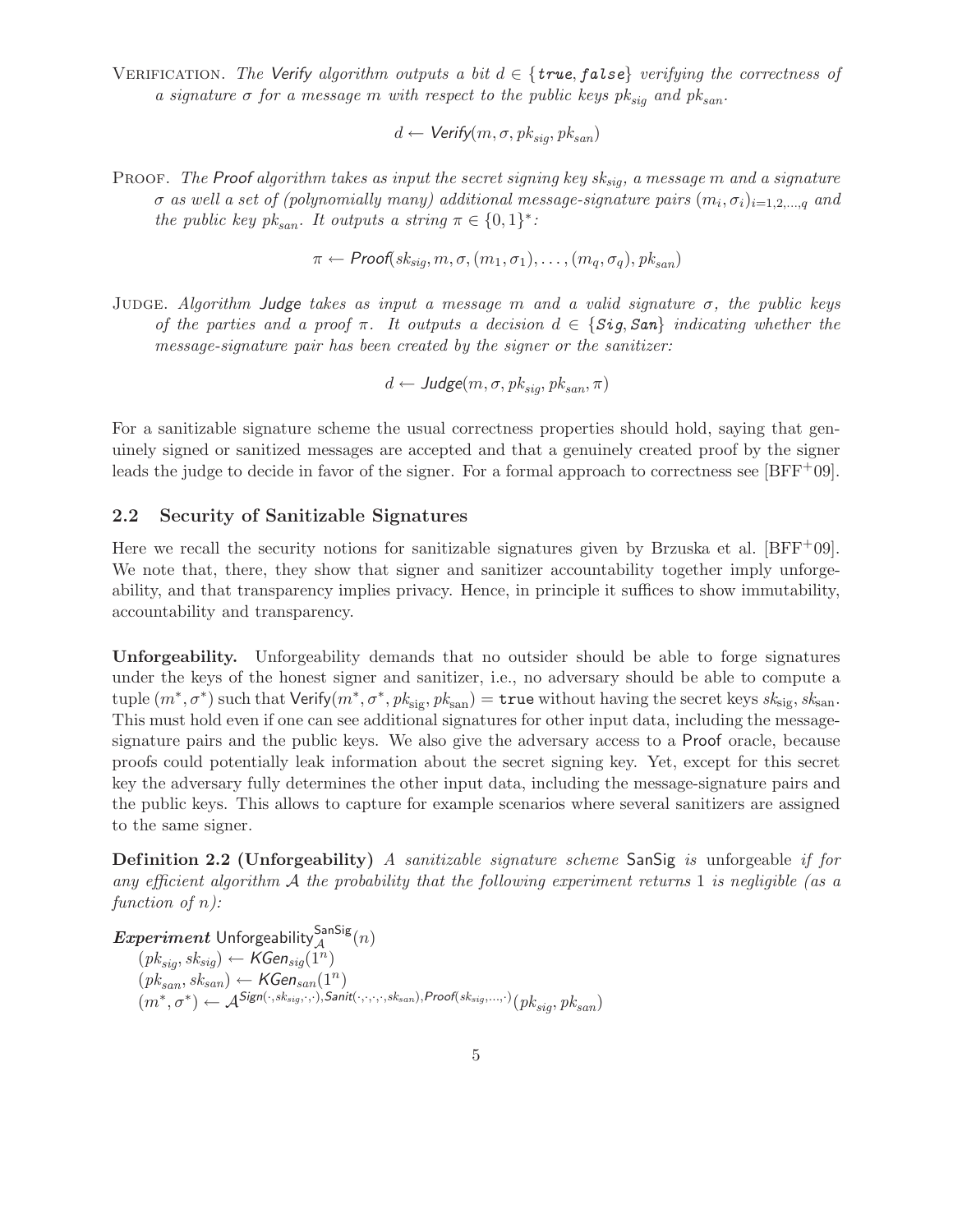*letting*  $(m_i, \text{ADM}_i, pk_{san,i})$  *and*  $\sigma_i$  *for*  $i = 1, 2, \ldots, q$ *denote the queries and answers to and from oracle Sign, and*  $(m_j, \text{MOD}_j, \sigma_j, pk_{sig,j})$  *and*  $(m'_j, \sigma'_j)$  *for*  $j = q + 1, \ldots, r$ <br>denote the guaries and guarante to and from excels  $\text{Smit}$ *denote the queries and answers to and from oracle Sanit. return* 1 *iff*  $Verify(m^*, \sigma^*, pk_{sig}, pk_{san}) = true$  and<br>for all i – 1.2<br>*g* and *bane* (pk *for all*  $i = 1, 2, \ldots, q$  *we have*  $(pk_{san}, m^*) \neq (pk_{san,i}, m_i)$  *and*<br>*for all*  $i = a + 1$  *r we have*  $(nk - m^*) \neq (nk - m')$ *for all*  $j = q + 1, ..., r$  *we have*  $(pk_{sig}, m^*) \neq (pk_{sig,j}, m'_j)$ *.* 

**Immutability.** This property demands informally that a malicious sanitizer cannot change inadmissible blocks. In the attack model below the malicious sanitizer  $A$  interacts with the signer to receive signatures  $\sigma_i$  for messages  $m_i$ , descriptions  $ADM_i$  and keys  $pk_{san,i}$  of its choice, before eventually outputting a valid pair  $(pk_{\text{san}}^*, m^*, \sigma^*)$  such that message  $m^*$  is not a "legitimate" trans-<br>formation of one of the m<sub>i</sub>'s under the same lear  $n^{k^*} = n^k$ . The letter is formalized by requiring formation of one of the  $m_i$ 's under the same key  $pk_{\text{san}}^* = pk_{\text{san},i}$ . The latter is formalized by requiring<br>that for each query  $nk^* \neq nk$  or  $m^* \notin MOD(m_i)$  | MOD with ADM (MOD) = 1 l for the value that for each query  $pk_{\text{san},i}^* \neq pk_{\text{san},i}$  or  $m^* \notin \{\text{MOD}(m_i) \mid \text{MOD with ADM}_i(\text{MOD})=1\}$  for the value ADM<sub>i</sub> in  $\sigma_i$ , e.g., that for block-divided messages  $m^*$  and  $m_i$  differ in at least one inadmissible block. As the adversary can query the signer for several sanitizer keys  $pk_{\text{san},i}$ , the security definition also covers the case where the signer interacts with several sanitizers simultaneously covers the case where the signer interacts with several sanitizers simultaneously.

**Def inition 2.3 (Immutability)** *A sanitizable signature scheme* SanSig *is* immutable *if for any efficient algorithm* A *the probability that the following experiment* Immutability $\mathcal{A}^{(n)}$  *returns* 1 *is negligible (as a function of* n*).*

*Experiment* Immutability  $\mathcal{A}^{Sansig}(n)$ <br>  $(nk - sk_n) \leftarrow KGen_n(1^n)$  $(pk_{sign}^*, sk_{sig}) \leftarrow \mathsf{KGen}_{sig}(1^n)$ <br>  $(pk_{san}^*, m^*, \sigma^*) \leftarrow \mathcal{A}^{\mathsf{Sign}(\cdot, sk_{sig},\cdot,\cdot)}, \mathsf{Proof}(sk_{sig},\dots,\cdot) (pk_{sig})$ *letting*  $(m_i, \text{ADM}_i, pk_{san,i})$  *and*  $\sigma_i$  *for*  $i = 1, 2, \ldots, q$ *denote the queries and answers to and from oracle Sign. return* 1 *if*  $Verify(m^*, \sigma^*, pk_{sig}, pk_{san}^*) = true$  and<br>for all i – 1.2<br>*a* supplement *for all*  $i = 1, 2, \ldots, q$  *we have*  $pk_{san}^* \neq pk_{san,i}$  *or*<br>  $m^* \notin \{ \text{MOD}(m) \}$  $m^* \notin \{\text{MOD}(m_i) \mid \text{MOD with ADM}_i(\text{MOD})=1\}$ 

**Accountability.** Accountability says the origin of a (sanitized) signature should be undeniable. There are the following two types of accountability: *sanitizer-accountability* says that, if a message has not been signed by the signer, then even a malicious sanitizer should not be able to make the judge accuse the signer. *Signer-accountability* says that, if a message and its signature have not been sanitized, then even a malicious signer should not be able to make the judge accuse the sanitizer.

In the sanitizer-accountability game let  $A_{Sanit}$  be an efficient adversary playing the role of the malicious sanitizer. Adversary  $A_{Sanit}$  has access to a Sign and Proof oracle. Her task is to output a valid message-signature pair  $m^*, \sigma^*$  together with a key  $pk^*_{\text{san}}$  (with  $(pk^*_{\text{san}}, m^*)$ ) being different from pairs  $(m, nk)$ ) proviously queried to the Sign grade) such that the proof produced by the from pairs  $(m_i, pk_{\text{san},i})$  previously queried to the Sign oracle) such that the proof produced by the signer via Proof still leads the judge to decide "Sig", i.e., that the signature has been created by the signer.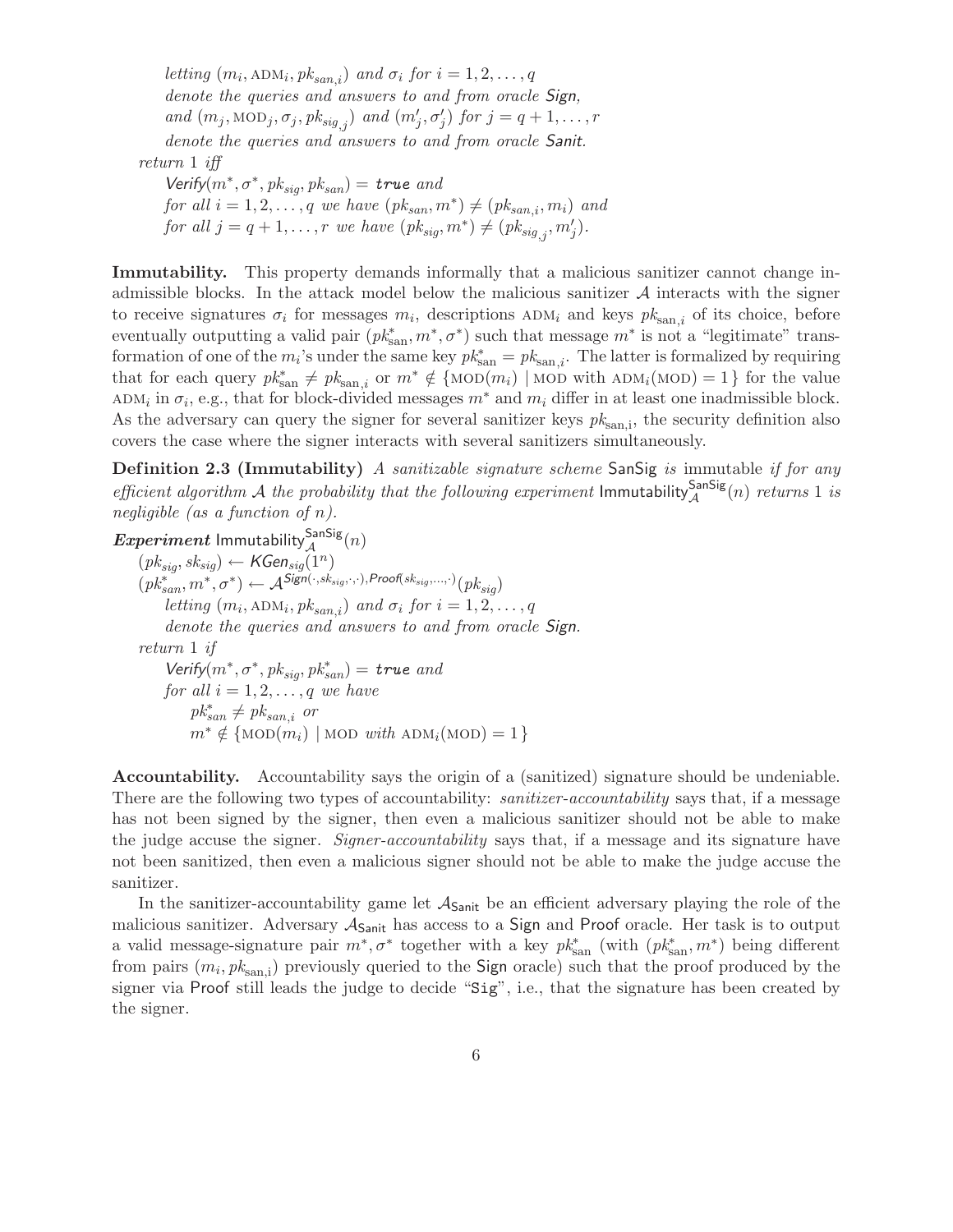**Def inition 2.4 (Sanitizer-Accountability)** *A sanitizable signature scheme* SanSig *is said to be* sanitizer-accountable *if for any efficient algorithm* <sup>A</sup>*Sanit the probability that the experiment*  $San$ -Accountability<sup>SanSig</sup> $(n)$  *below returns* 1 *is negligible (as a function of n)*.

 $Experiment$  *San-Accountability* $A_{Sanit}^{Sansig}(n)$  $(pk_{sig}, sk_{sig}) \leftarrow \mathsf{KGen}_{sig}(1^n)$  $(pk_{san}^*, m^*, \sigma^*) \leftarrow \mathcal{A}_{Sain}^{Sign(\cdot, s\kappa_{sig}, \cdot, \cdot), \text{Proof}(s\kappa_{sig}, \cdot, \cdot)}(pk_{sig})$ <br> *Letting*  $(m \cdot \text{ADM} \cdot n^k)$  and  $\sigma \cdot \text{for } i = 1, 2$ *letting*  $(m_i, \text{ADM}_i, pk_{san,i})$  *and*  $\sigma_i$  *for*  $i = 1, 2, \ldots, q$ *denote the queries and answers to and from oracle Sign*  $\pi \leftarrow \text{Proof}(sk_{sig}, m^*, \sigma^*, (m_1, \sigma_1), \dots, (m_q, \sigma_q), \text{pk}_{san}^*)$ *return* 1 *iff*  $(pk_{san}^*, m^*) \neq (pk_{san,i}, m_i)$  *for all*  $i = 1, 2, ..., q$ *, and*<br>Verifielm\*,  $\tau^*$ ,  $n_k$ ,  $n_k$ ,  $n_k$ ,  $n_k$ , and  $Verify(m^*, \sigma^*, pk_{sig}, pk_{san}^*) = true, and$ <br>  $fwd\sigma q(m^*, \sigma^*, pk_{s}^*) = \sigma^* q$  $Judge(m^*, \sigma^*, pk_{sig}, pk_{san}^*, \pi) = Sig$ 

In the signer-accountability game a malicious signer  $A_{Sign}$  gets a public sanitizing key  $pk_{san}$  as input. She is allowed to query a sanitizing oracle about tuples  $(m_i, \text{MOD}_i, \sigma_i, pk_{sig,i})$  receiving answers  $(m'_i, \sigma'_i)$ . Adversary  $\mathcal{A}_{Sign}$  finally outputs a tuple  $(\mathit{pk}_{sign}^*, m^*, \sigma^*, \pi^*)$  and is considered to succeed if ludge accuses the sanitizer for the new key message pair  $n^{k^*}$ ,  $m^*$  with a valid signature succeed if Judge accuses the sanitizer for the new key-message pair  $pk_{\text{sig}}^*$ ,  $m^*$  with a valid signature  $\sigma^*$  $\sigma^*$ .

**Def inition 2.5 (Signer-Accountability)** *A sanitizable signature scheme* SanSig *is* signer-accountable *if for any efficient*  $A_{Sign}$  *the probability that the experiment*  $Sign\_Acc$   $A_{Sign}$ <sup>n</sup> $(A)$ *below returns* 1 *is negligible (as a function of* n*):*

*Experiment Sig-Accountability*<sup>SanSig</sup> $(n)$  $(pk_{san}, sk_{san}) \leftarrow \mathsf{KGen}_{san}(1^n)$ <br>  $(pk_{sig}^*, m^*, \sigma^*, \pi^*) \leftarrow \mathsf{A}^{\mathsf{Sanit}(\cdot,\cdot,\cdot,\cdot,\mathsf{s}k_{san})}_{\mathsf{sign}}(pk_{san})$ *letting*  $(m'_i, \sigma'_i)$  *for*  $i = 1, 2, ..., q$ <br>denote the answers from oracle *denote the answers from oracle Sanit. return* 1 *iff*  $(pk_{sig}^*, m^*) \neq (pk_{sig}^*, m_i')$  *for all*  $i = 1, 2, ..., q$ *, and*<br>  $\text{Voci}$   $f_{\ell}(m^*, \sigma^*, m_i^{k^*}, m_i^{k^*}) = \text{true}$  and  $Verify(m^*, \sigma^*, pk^*_{sig}, pk_{san}) = true$  and<br>  $fwd\pi o(m^*, \sigma^*, pk^*) =$   $S\pi n$  $J$ udge $(m^*, \sigma^*, \mathit{pk}_{\mathit{sig}}^*, \mathit{pk}_{\mathit{san}}, \pi^*) = \mathit{San}$ 

**Privacy.** Privacy roughly means that it should be infeasible to recover information about the sanitized parts of the message. As information leakage through the modified message itself can never be prevented, we only refer to information which is available through the sanitized signature.

We present here the indistinguishability notion from  $[BFF^+09]$  where an adversary can choose pairs  $(m_0, \text{MOD}_0), (m_1, \text{MOD}_1)$  of messages and modifications together with a description ADM and has access to a "left-or-right" box.<sup>1</sup> This oracle either returns a sanitized signature for the left tuple  $(b = 0)$  or for the right tuple  $(b = 1)$ . The task of the attacker is to predict the random bit b significantly better than by guessing. Here we need the additional constraint that for each call to the

<sup>&</sup>lt;sup>1</sup>Brzuska et al. [BFF<sup>+09]</sup> also discuss a simulation-based approach which is equivalent to the indistinguishability notion.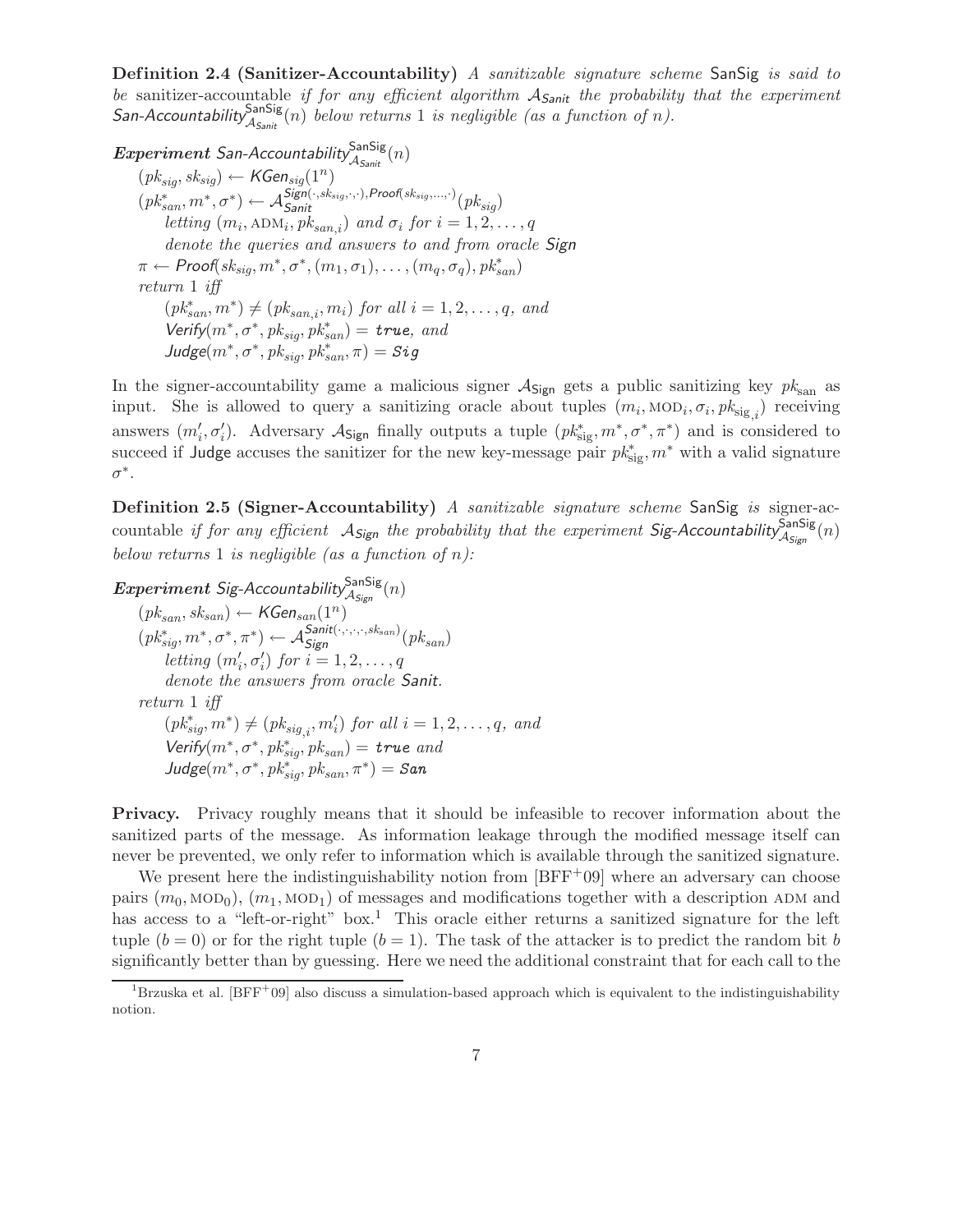left-or-right box the resulting modified messages are identical for both tuples and the modifications both match ADM, else the task would be trivial. We write  $(m_0, \text{MOD}_0, \text{ADM}) \equiv (m_1, \text{MOD}_1, \text{ADM})$  for this.

**Def inition 2.6 (Privacy)** *A sanitizable signature scheme* SanSig *is* private *if for any efficient algorithm* A *the probability that the following experiment returns* 1 *is negligibly close to*  $\frac{1}{2}$ *:* 

*Experiment* Privacy  $A^{Sansig}(n)$ <br>  $(nk - sk) \leftarrow KGen$  (1<sup>n</sup>)  $(pk_{sig}, sk_{sig}) \leftarrow KGen_{sig}(1^n)$ <br>(*pk* ak) × KGen (11)  $(pk_{san}, sk_{san}) \leftarrow \mathsf{KGen}_{san}(1^n)$  $b \leftarrow \{0, 1\}$  $a \leftarrow A^{Sign(\cdot,sk_{sig},\cdot,\cdot),Sanit(\cdot,\cdot,\cdot,\cdot,sk_{san}),Proof(sk_{sig},\cdot\cdot\cdot),LoRSanit(\cdot,\cdot,\cdot,sk_{sig},sk_{san},b)}(pk_{sig},pk_{san})$ *where oracle LoRSanit*(·, ·, ·, *sksig*, *sksan*, b) *on input*  $(m_{i,0}, \text{MOD}_{i,0}), (m_{i,1}, \text{MOD}_{i,1})$  *and*  $\text{ADM}_i$ *first computes*  $\sigma_{j,b} \leftarrow$  *Sign*( $m_{j,b}$ ,  $sk_{sig}$ ,  $pk_{san}$ ,  $ADM_j$ ) *and then returns*  $(m'_j, \sigma'_j) \leftarrow$  **Sanit** $(m_{j,b}, \text{MOD}_{j,b}, \sigma_{j,b}, \mathit{pk}_{sig}, \mathit{sk}_{san})$ ,<br>and where  $(m_{j,b}, \text{MOD}_{j,b}, \text{ADM}) = (m_{j,b}, \text{MOD}_{j,b}, \text{ADM})$ *and where*  $(m_{j,0}, \text{MOD}_{j,0}, \text{ADM}_{j}) \equiv (m_{j,1}, \text{MOD}_{j,1}, \text{ADM}_{j}),$ *i.e.,*  $m_{i,0}$  and  $m_{i,1}$  are mapped to the same modified message. *return* 1 *iff*  $a = b$ .

**Transparency.** We define transparency by the following adversarial game. We consider an adversary A with access to Sign, Sanit and Proof oracles with which the adversary can create signatures for (sanitized) messages and learn proofs. In addition,  $A$  gets access to a Sanit/Sign box which contains a secret random bit  $b \in \{0,1\}$  and which, on input a message m, a modification information mod and a description adm

- for  $b = 0$  runs the signer algorithm to create  $\sigma \leftarrow \text{Sign}(m, sk_{\text{sig}}, pk_{\text{sig}}, \text{ADM})$ , then runs the sanitizer algorithm and returns the sanitized message  $m'$  with the new signature  $\sigma'$ , and
- for  $b = 1$  acts as in the case  $b = 0$  but also signs m' from scratch with the signing algorithm to create a signature  $\sigma'$  and returns the pair  $(m', \sigma')$ .

Adversary  $A$  eventually produces an output  $a$ , the guess for  $b$ . A sanitizable signature is now said to be *transparent* if for all efficient algorithms A the probability for a right guess  $a = b$  in the above game is negligibly close to  $\frac{1}{2}$ . Below we also define a relaxed version called *proof-restricted*<br>transparency and discuss the idea after the definition *transparency* and discuss the idea after the definition.

**Def inition 2.7 ((Proof-Restricted) Transparency)** *A sanitizable signature scheme* SanSig *is* (proof-restricted) transparent *if for any efficient algorithm* A *the probability that the following* experiment  $\text{Transport}$   $\text{Transport}$   $\text{Transport}$   $\text{query}$   $\text{query}$   $\text{query}$   $\text{query}$   $\text{query}$   $\text{query}$   $\text{query}$   $\text{query}$   $\text{query}$   $\text{query}$   $\text{query}$   $\text{query}$   $\text{query}$   $\text{query}$   $\text{query}$   $\text{query}$   $\text{query}$   $\text{query}$   $\text{query}$   $\text{query}$   $\text{query}$   $\text{query}$   $\text{query}$   $\$ 

*Experiment* Transparency  $\mathcal{A}^{Sansig}(n)$ <br>  $(nk - sk_1) \leftarrow KGen_+(1^n)$  $(pk_{sig}, sk_{sig}) \leftarrow KGen_{sig}(1^n)$ <br>(*nk sk*) / *KGon* (11)  $(pk_{san}, sk_{san}) \leftarrow \mathsf{KGen}_{san}(1^n)$  $b \leftarrow \{0, 1\}$  $a \leftarrow A^{\text{Sign}(\cdot, s\kappa_{sig}, \cdot, \cdot), \text{Sanit}(\cdot, \cdot, \cdot, \cdot, s\kappa_{san}), \text{Proof}(s\kappa_{sig}, \ldots, \cdot), \text{Sanit}/\text{Sign}(\cdot, \cdot, \cdot, s\kappa_{sig}, s\kappa_{san}, p\kappa_{sig}, p\kappa_{san})} (pk_{sig}, pk_{san})$ *where oracle Sanit*/*Sign for input*  $m_k$ ,  $\text{MOD}_k$ ,  $\text{ADM}_k$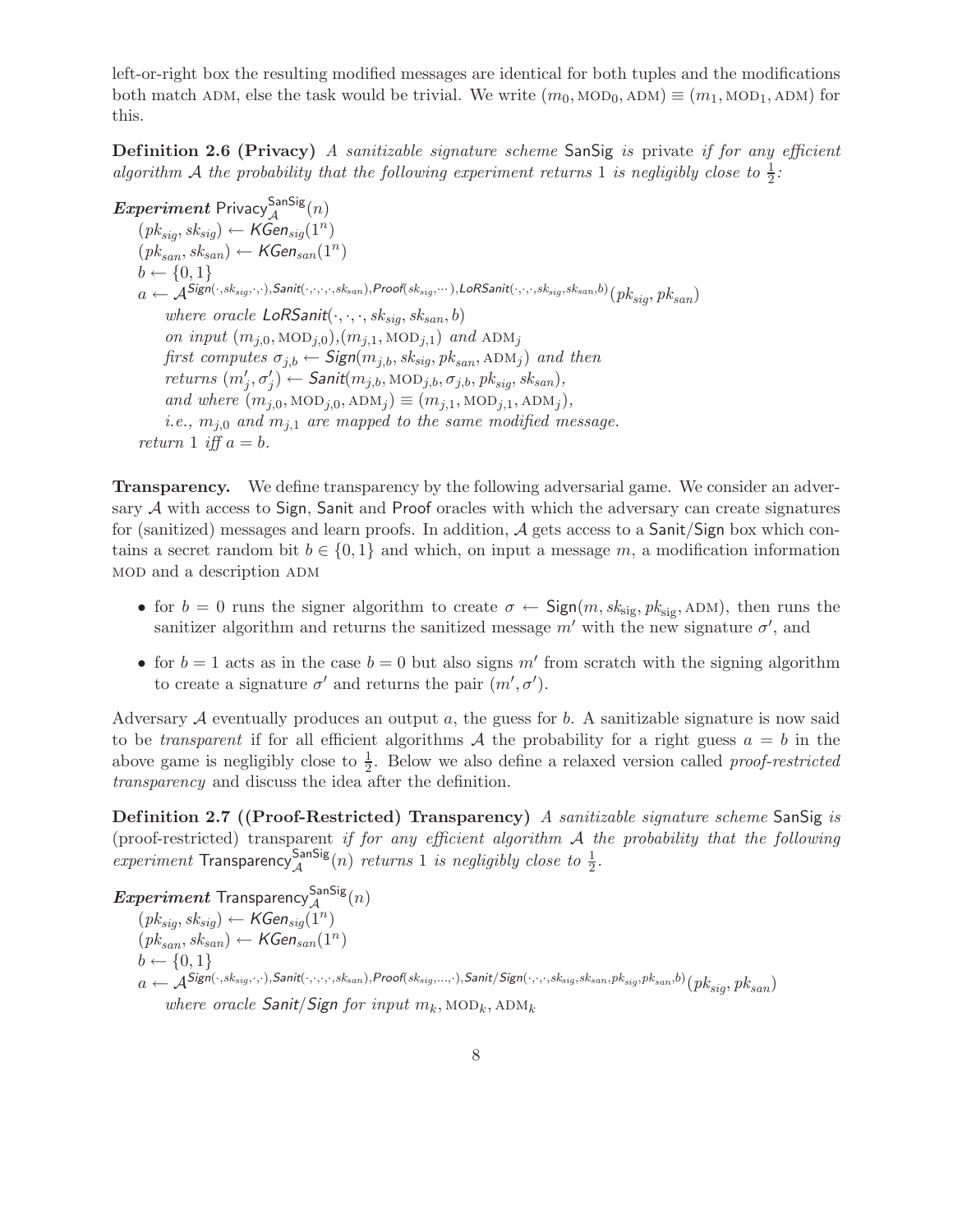*first computes*  $\sigma_k \leftarrow$  *Sign* $(m_k, sk_{sig}, pk_{san}, \text{ADM}_k)$ *, then computes*  $(m'_k, \sigma'_k) \leftarrow$  **Sanit** $(m_k, \text{MOD}_k, \sigma_k, pk_{sig}, sk_{san})$ ,<br>
then if  $h - 1$  replaces  $\sigma'$  by  $\sigma' \leftarrow$  Sign(m' sk, nk, AD *then, if*  $b = 1$ *, replaces*  $\sigma'_k$  *by*  $\sigma'_k \leftarrow$  *Sign*( $m'_k$ ,  $sk_{sig}$ ,  $pk_{san}$ , ADM<sub>k</sub>)*,* and finally returns  $(m'_k, \sigma'_k)$ *and finally returns*  $(m'_k, \sigma'_k)$ *.*<br>*krm* 1 *iff return* 1 *iff*  $a = b$ *(and, in the proof-restricted case,* A *has not queried*  $any \, m'_k \, output \, by \, Sanit/Sign \, to \, Proof$ 

The original definition of Brzuska et al. [BFF+09] does not consider the proof-restricted case. Without this restriction, though, achieving transparency at first seems to be impossible because the adversary can then always submit the replies of the Sanit/Sign oracle to the Proof oracle and thereby recover the secret bit b. However, in their construction the Proof algorithm searches in the list of previously signed messages and only gives a useful answer if it finds a match, enabling transparency without this restriction. Yet, any solution (like ours here) where the Proof algorithm is "history-free" can only achieve the proof-restricted version. Note that Proof algorithms forgoing the set of previously signed messages are preferable from an efficiency point of view, of course.

As for the implications among the security notions [BFF+09] we note that proof-restricted transparency only implies a proof-restricted form of privacy, where the answer messages of the LoRSanit oracle cannot be submitted to the Proof oracle either. However, since we show in the next section that unlinkability implies full privacy and our construction achieves unlinkability, our scheme is also private in the non-restricted sense. We note that all the separation results in [BFF+09] remain valid for proof-restricted transparency.

### **3 Unlinkability**

In this section we define unlinkability formally and discuss its relationship to the other security notions.

#### **3.1 Definition**

As explained in the introduction, unlinkability refers to the impossibility to use the signatures to identify sanitized message-signature pairs originating from the same source. Technically, we use an indistinguishability-based approach to define this property, saying that, given a signature for a sanitized message of two possible sources, the adversary cannot predict the actual original message better than by guessing. This should even hold if the adversary herself provides the two source message-signature pairs and modifications of which one is sanitized. The stipulation here is that the two modifications yield the same sanitized message. Else, if for example the sanitized messages still contain some unique but distinct entry, then predicting the source is easy, of course. This, however, is beyond the scope of signature schemes: the scheme should only prevent that *signatures* can be used to link data.

Formally, we use a game-based approach to define unlinkability, similar to the other security notions in [BFF<sup>+</sup>09]. The adversary is given access to a signing oracle and a sanitizer oracle (and a proof oracle since this step depends on the signer's secret key and may leak valuable information). The adversary is also allowed to query a left-or-right oracle LoRSanit which is initialized with a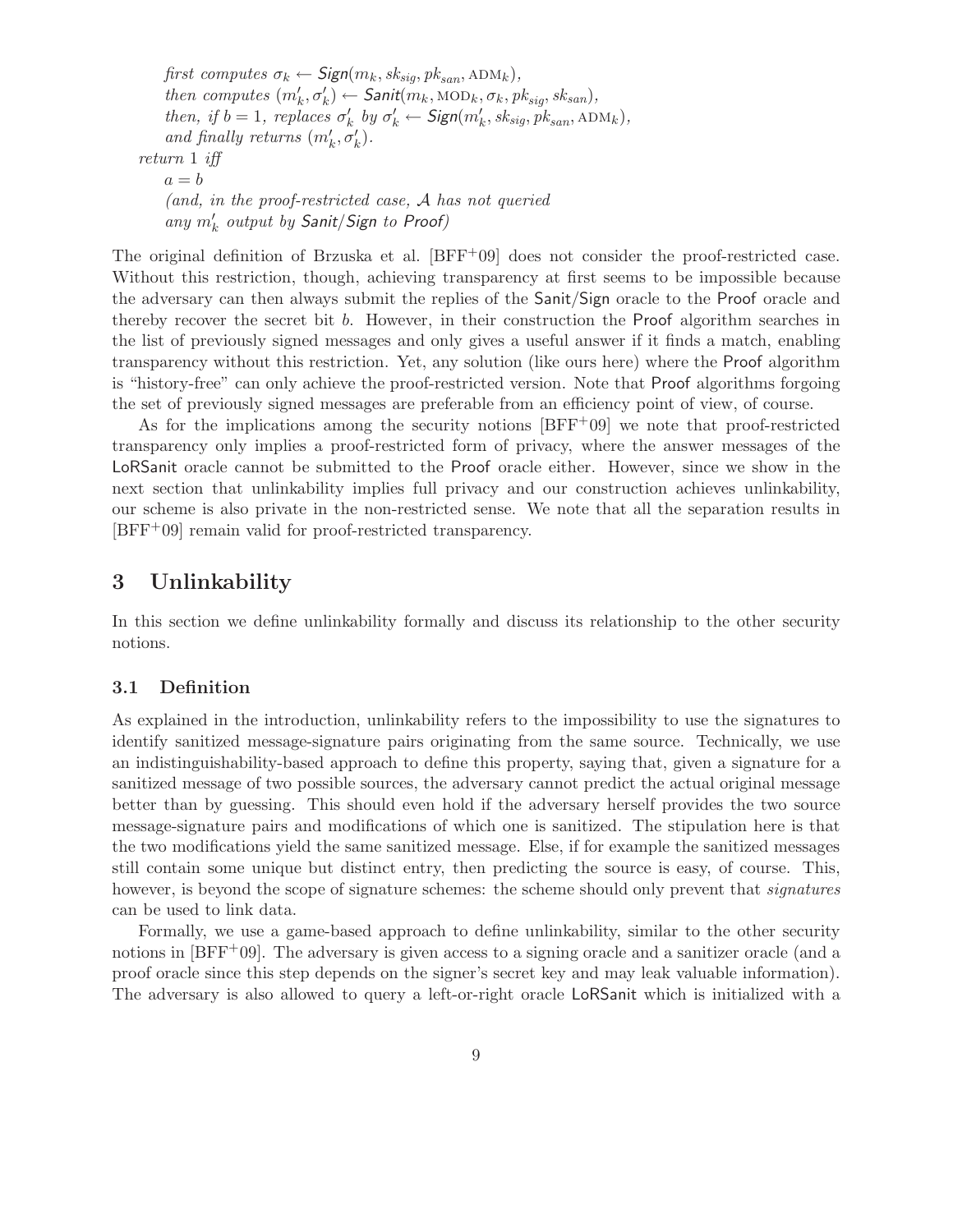secret random bit b. In each of the multiple queries to LoRSanit the adversary provides a pair of tuples, each consisting of a message, a modification and a *valid* signature, such that the recoverable description of admissible modifications is identical in both cases (since we assume that ADM is recoverable from a signature providing distinct descriptions ADM would allow a trivial attack; so would the case that only one signature is valid). Depending on the bit  $b$ , the adversary gets the sanitized message-signature pair of either the left or right input pair. The adversary should eventually predict the bit b significantly better than with the guessing probability of  $\frac{1}{2}$ .

**Def inition 3.1 (Unlinkability)** *A sanitizable signature scheme* SanSig *is* unlinkable *if for any efficient algorithm* A *the probability that the following experiment* Unlinkability $\mathcal{A}^{(n)}$  *returns* 1 *is negligibly close to*  $\frac{1}{2}$ *.* 

*Experiment* Unlinkability  $\mathcal{A}^{(\text{max})}$  $(pk_{sig}, sk_{sig}) \leftarrow KGen_{sig}(1^n)$ <br>(*nk sk*) / *KGon* (11)  $(pk_{san}, sk_{san}) \leftarrow \mathsf{KGen}_{san}(1^n)$  $b \leftarrow \{0, 1\}$  $a \leftarrow A^{\mathcal{S} \text{Jg} \text{m}(\cdot,sk_{sig},\cdot,\cdot), \mathcal{S} \text{an} \text{r}(\cdot,\cdot,\cdot,\cdot,\cdot,sk_{san}), \text{Proof}(sk_{sig},\cdots,\cdot), \text{LoRS} \text{an} \text{r}(\cdot,\cdot,sk_{sig},sk_{san},b)}(pk_{sig},pk_{san})$ *where oracle LoRSanit*(·, ·, *sksig*, *sksan*, b)*, on input*  $(m_{j,0}, \text{MOD}_{j,0}, \sigma_{j,0}), (m_{j,1}, \text{MOD}_{j,1}, \sigma_{j,1})$  *with recoverable*  $\text{ADM}_{j,0} = \text{ADM}_{j,1}$ *<i>, <i>,*  $return s$   $(m'_j, \sigma'_j) \leftarrow$   $Sanit(m_{j,b}, \text{MOD}_{j,b}, \sigma_{j,b}, \text{pk}_{sig}, \text{sk}_{san})$ ,<br>and where  $(m_{j,b}, \text{MOD}_{j,b}, \text{ADM}) = (m_{j,b}, \text{MOD}_{j,b}, \text{ADM})$ *and where*  $(m_{j,0}, \text{MOD}_{j,0}, \text{ADM}_{j}) \equiv (m_{j,1}, \text{MOD}_{j,1}, \text{ADM}_{j}),$ *i.e.,*  $m_{j,0}$  and  $m_{j,1}$  are mapped to the same modified message. *return* 1 *if*  $a = b$ .

A pictorial description is given in Figure 2. We note that the definition above is for example robust concerning several sanitization steps in the LoRSanit oracle. That is, we could allow the adversary in the experiment above to submit arbitrarily long "modification chains"  $MOD_{j,0}^1, \ldots, MOD_{j,0}^m$  and<br>MOD<sup>1</sup> and that the two source decuments are gradually senitieed with a match in the  $\text{MOD}_{j,1}^1, \ldots, \text{MOD}_{j,1}^m$  such that the two source documents are gradually sanitized with a match in the resulting documents. Still, predicting h remains hard, as such chains can potentially be simulated resulting documents. Still, predicting b remains hard, as such chains can potentially be simulated by calling the sanitizer oracle for the first  $m-1$  modifications manually, before entering the final sanitization step into the LoRSanit oracle. Jumping ahead, we remark that this property also allows to show that unlinkability actually implies stronger notions of privacy than defined in  $[BF<sup>+</sup>09]$ (see the next section).

Recall the example of medical records which are sanitized twice, one time basically removing the personal information and the other time removing the medical data. Our notion of unlinkability can then be used to show that such sanitized message-signature pairs do not allow to reconstruct the full data better than by guessing. Assume for simplicity that we only have two records with entries (name#0, data#0) and (name#1, data#1). Then we create all four possible combinations (name#a, data#b) for  $a, b \in \{0, 1\}$  and ask for signatures for them (with both parts being admissibly changeable). For each  $a \in \{0,1\}$  we then insert the pairs (name#a, data#0) and (name#a, data#1) twice into the LoRSanit oracle, one time cutting off the name-part, the other time removing the data-part. Altogether we make thus four calls to the LoRSanit oracle, and we hand those four replies to the adversary. Our unlinkability definition says that one cannot distinguish the two cases (left or right sanitization) better than by guessing, thus also disallowing to tell which data belong to whose name.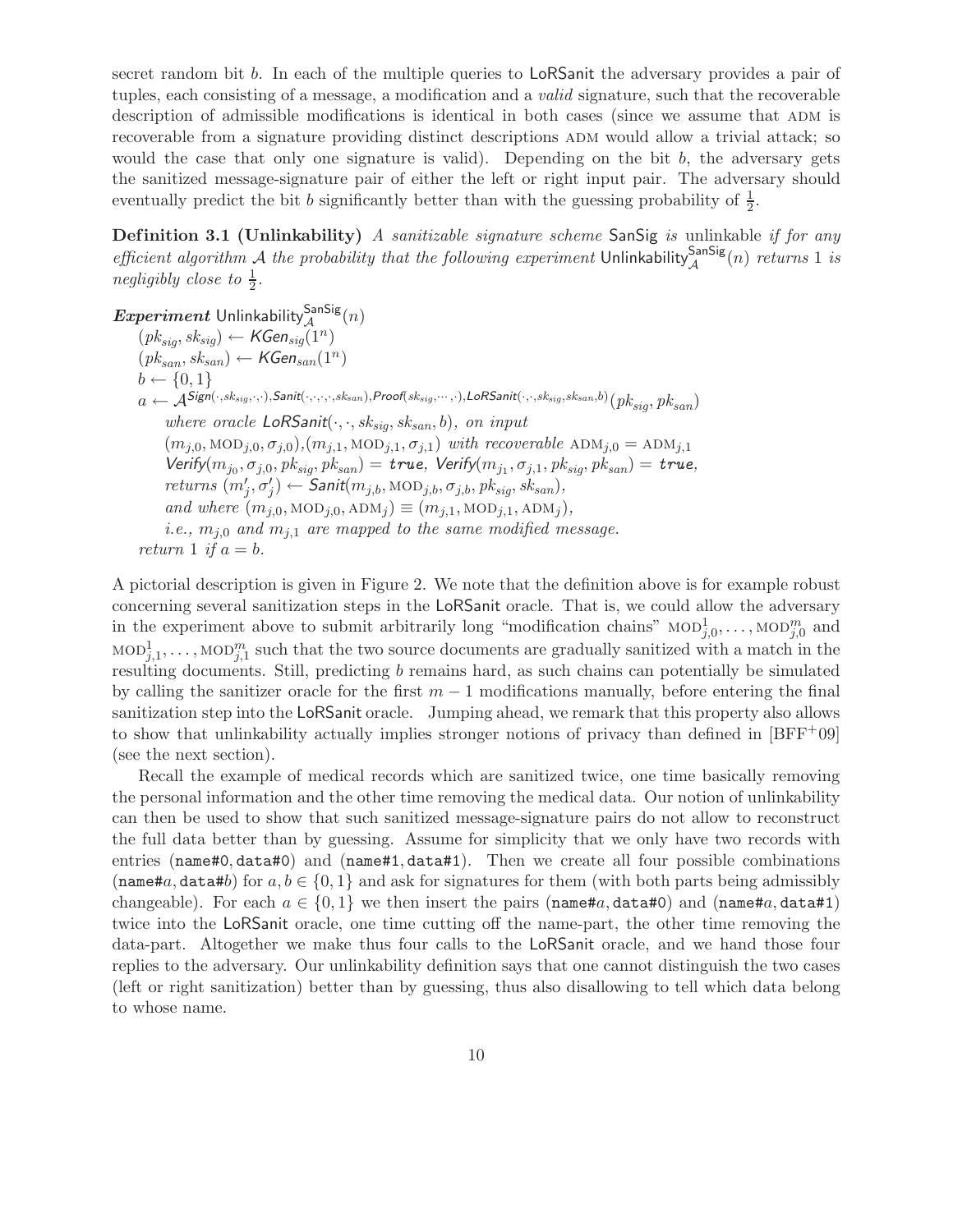

Figure 2: Unlinkability. A wins if it outputs  $a = b$ .

Our definition above is for unlinkability with respect to message-signature pairs sanitized by the *same* sanitizer. One can easily extend the above definition by demanding that the adversary can also determine different sanitizers for the left and for the right input data. But then both sanitizers must have been declared to have the permission to sanitize, otherwise one could easily determine the secret bit of the LoRSanit by picking an invalid sanitizer for one of the input tuples.

#### **3.2 Relationships of the Security Notions**

We first show that unlinkability does not follow from any of the other security requirements. Then we prove that unlinkability implies privacy, and finally discuss that unlinkability does not imply any of the other properties.

**Proposition 3.2 (Independence of Unlinkability)** *Assume that there exists a sanitizable signature scheme (obeying one or more of the properties unforgeability, immutability, privacy, (proofrestricted) transparency, signer-accountability and sanitizer-accountability). Then there exists a sanitizable signature scheme which is not unlinkable but preserves the other security properties.*

*Proof.* We show this proposition by modifying a sanitizable signature scheme possibly fulfilling the other security requirements in a way that unlinkability no longer holds, but all the other requirements remain unaffected. The idea is to augment signatures by unique identifiers such that sanitied documents can be easily linked. Let  $SanSig = (KGen_{sig},KGen_{san},Sign, Sanit,Verify, Proof, Judge)$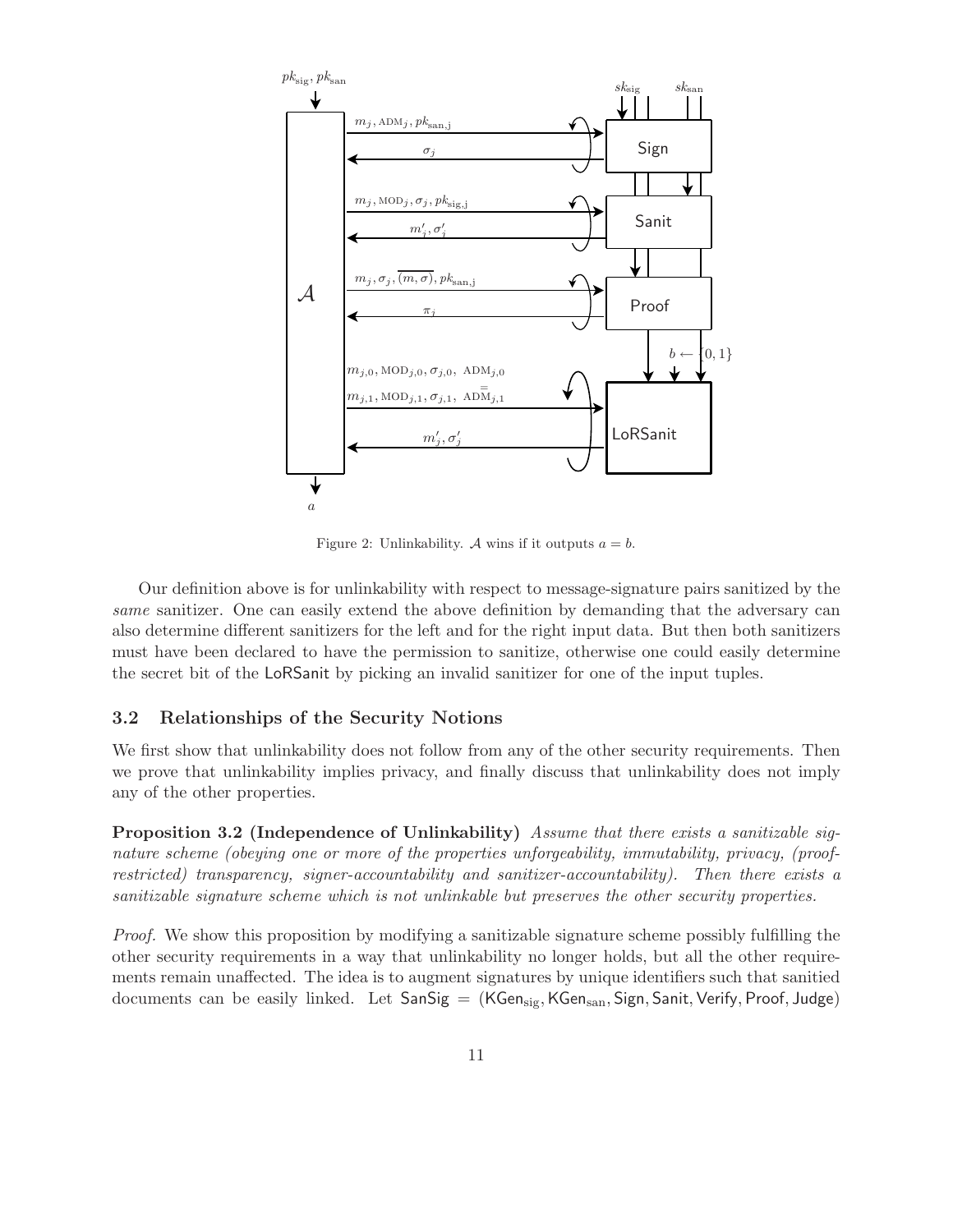be a secure sanitizable signature scheme and let  $\mathsf{SanSig}' = (\mathsf{KGen}_\mathsf{sig}, \mathsf{KGen}_\mathsf{san}, \mathsf{Sign}', \mathsf{Sanit}', \mathsf{Verify}',$ Proof', Judge') be the following modification of SanSig:

- $KGen<sub>sig</sub>$  and  $KGen<sub>san</sub>$  remain unchanged.
- Sign' works as Sign, except that it appends a random value id  $\leftarrow \{0,1\}^n$  to the signature,  $\sigma' = \sigma ||$ id.
- Sanit' works as Sanit, except that it first chops off the final  $n$  bits id of the input signature, then runs Sanit and finally appends id to the resulting signature again.
- all other algorithms merely chop off the final  $n$  bits of any input signature and then work as their ancestors (but using the shortened signatures).

It is clear that unforgeability, immutability and accountability are not affected by the modification of the signature value above. As for privacy note that the signatures for the left or right message contain the same identifier, and (proof-restricted) transparency follows because in the final signatures (which is either first signed and then sanitized, or signed from scratch) the identifier is an independent random element. Unlinkability does not hold because a sanitized documents inherits the (quasi) unique identifier from the original signature, allowing to determine the origin easily.

More formally, the adversary against unlinkability calls the signing oracle twice about the same message m, the input key  $pk_{\text{san}}$  and the same ADM, obtaining two signatures  $\sigma_0||\text{id}_0$  and  $\tau_0||\text{id}_0$  and  $\tau_1||\text{id}_1$  with distinct is  $\pm$  is  $\text{id}_1$  (the same is  $\tau_1$ ) is also with probability  $2^{-n}$ ). It  $\sigma_1$ ||id<sub>0</sub> with distinct id<sub>0</sub>  $\neq$  id<sub>1</sub> (the case id<sub>0</sub> = id<sub>1</sub> only happens with probability  $2^{-n}$ ). It picks some admissible modification mod (say, the one which leaves the message unchanged) and submits  $(m, \text{MOD}, \sigma_0||\text{id}_0, m, \text{MOD}, \sigma_1||\text{id}_1)$  to the LoRSanit oracle to obtain a sanitized message with signature  $\sigma'_b$ ||id<sub>b</sub>. The adversary outputs  $a = 0$  iff id<sub>0</sub> matches the identifier in this signature, such that a matches h with overwhelming probability a matches b with overwhelming probability.  $\Box$ 

### **Proposition 3.3 (Unlinkability Implies Privacy)** *Any unlinkable sanitizable signature scheme is also private.*

*Proof.* Assume that such a signature was not private. Then consider an adversary  $A_{\text{priv}}$  being able to win in the privacy game with probability significantly better than  $\frac{1}{2}$ . We show that we we can<br>build an adversary  $A_{\text{out}}$  against unlinkability winning with the same probability as  $A_{\text{out}}$ . build an adversary  $\mathcal{A}_{\text{unlink}}$  against unlinkability, winning with the same probability as  $\mathcal{A}_{\text{priv}}$ .

Note that the only difference between the two attacks lies in the possibility of  $\mathcal{A}_{\text{unlink}}$  to provide the signatures to the LoRSanit oracle, whereas for  $A_{\text{priv}}$  this signature is created inside the LoRSanitbox from scratch (using the supplied  $ADM_i$ ). This can be easily simulated by  $\mathcal{A}_{\text{unlink}}$  by calling the signer oracle sequentially about the two messages pairs (with identical  $ADM_{ij}$ ) to first derive a signature for each message, and then to submit these two signatures as part of the LoRSanit-query. It follows that the success probability of  $\mathcal{A}_{\text{unlink}}$  is identical to the one of  $\mathcal{A}_{\text{priv}}$ .

The proof above shows that unlinkability actually implies something stronger than the privacy notion. Namely, instead of calling the LoRSanit oracle in the privacy experiments about message pairs and single modifications, one may now call this oracle about modification chains (with the stipulation that the final messages are identical) and possibly receive the intermediate signatures as additional output. Since one can easily simulate such upstream modifications in the unlinkability experiment with the help of the signing and sanitizing oracle, privacy in this case follows again from our unlinkability notion.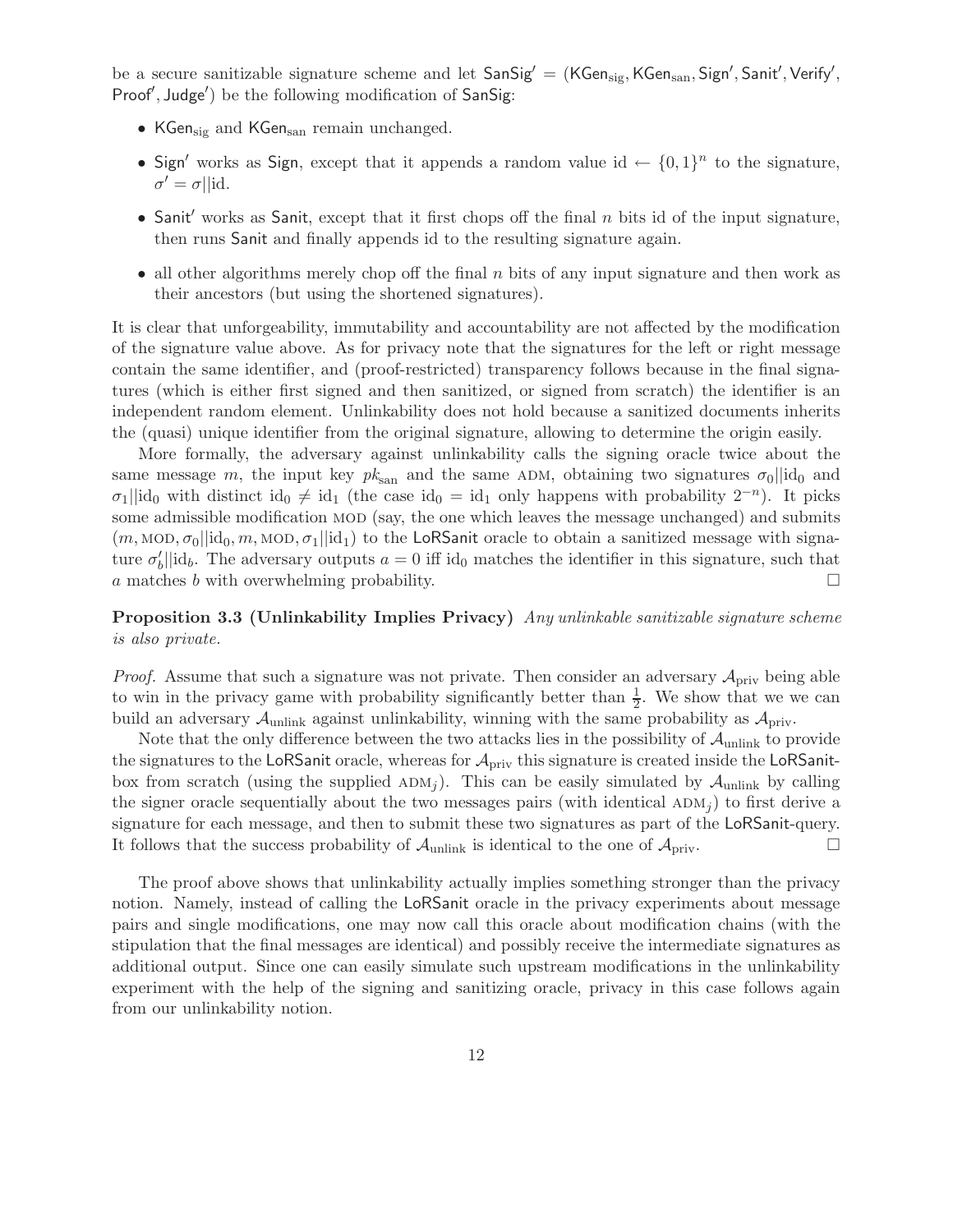With the next proposition we show that unlinkability does not imply any of the other security properties (assuming that we start with a secure sanitizable signature scheme like the one we construct in the next section):

**Proposition 3.4 (Independence of Other Properties)** *Assume that there exists a sanitizable signature scheme which is unforgeable, immutable, private, (proof-restricted) transparent, signeraccountable, sanitizer-accountable and unlinkable. Then for any of the properties immutability, transparency, unlinkability, signer-accountability and sanitizer-accountability, there exists a sanitizable signature scheme obeying all properties except for the one in question.*

*Proof.* The fact that unlinkability does not follow from the other properties has already been shown in Proposition 3.2. For the other properties we remark that the counterexamples in  $[BFF^+09]$ which seperate immutability, transparency, signer-accountability and sanitizer-accountability from the other properties also preserve unlinkability in each case (and also hold for proof-restricted transparency).  $\Box$ 

### **4 Constructions based on Group Signatures**

In this section we present our unlinkable sanitizable signature scheme (which also satisfies the other security properties). As explained in the introduction, the idea is to use a group signature scheme for the group consisting of the signer and the sanitizer, such that the signer signs the immutable message part with a regular signature scheme and the full message with the group signature scheme. The sanitizer can then update the full message and only sign this second component. The signer also takes over the role of the group manager in order to provide accountability.

#### **4.1 Group Signatures**

Group signatures, introduced by Chaum and van Heyst [CvH91], allow a set of users to sign on behalf of the group such that outsiders cannot distinguish between different signers (anonymity) but such that a group manager can trace the signer's identity (traceability). We follow the formal framework of Bellare et al. [BMW03] but add the non-frameability requirement [BSZ05] that even the group manager cannot sign on behalf of the users. Recall that this is necessary for the accountability in our sanitizable signature scheme, where the signer acts as the group manager and should not be able to make the judge falsely accuse the sanitizer.

**Definition 4.1 (Group Signature)** *A group signature scheme GS consists of six efficient algorithms GS* = (*GKGen*,*UKGen*,*GSig*,*GVf*, *Open*,*GJudge*)*, where GKGen*,*UKGen are only invoked during the setup.*

Setup phase. *There are two key generation algorithms. Let* k *be the number of group members. Each user*  $i, 1 \leq i \leq k$  *runs UKGen to generate a key pair. Formally, UKGen gets the security parameter* 1<sup>n</sup> *as input and returns a key pair:*

 $(sk_{user,i}, pk_{user,i}) \leftarrow UKGen(1^n).$ 

*We write*  $gsk_{user}$  *for the tuple*  $(k_{user,1},\ldots,k_{user,k})$ *. The group manager's key generation algorithm now computes the group manager's secret key* gmsk *as well as the public verification*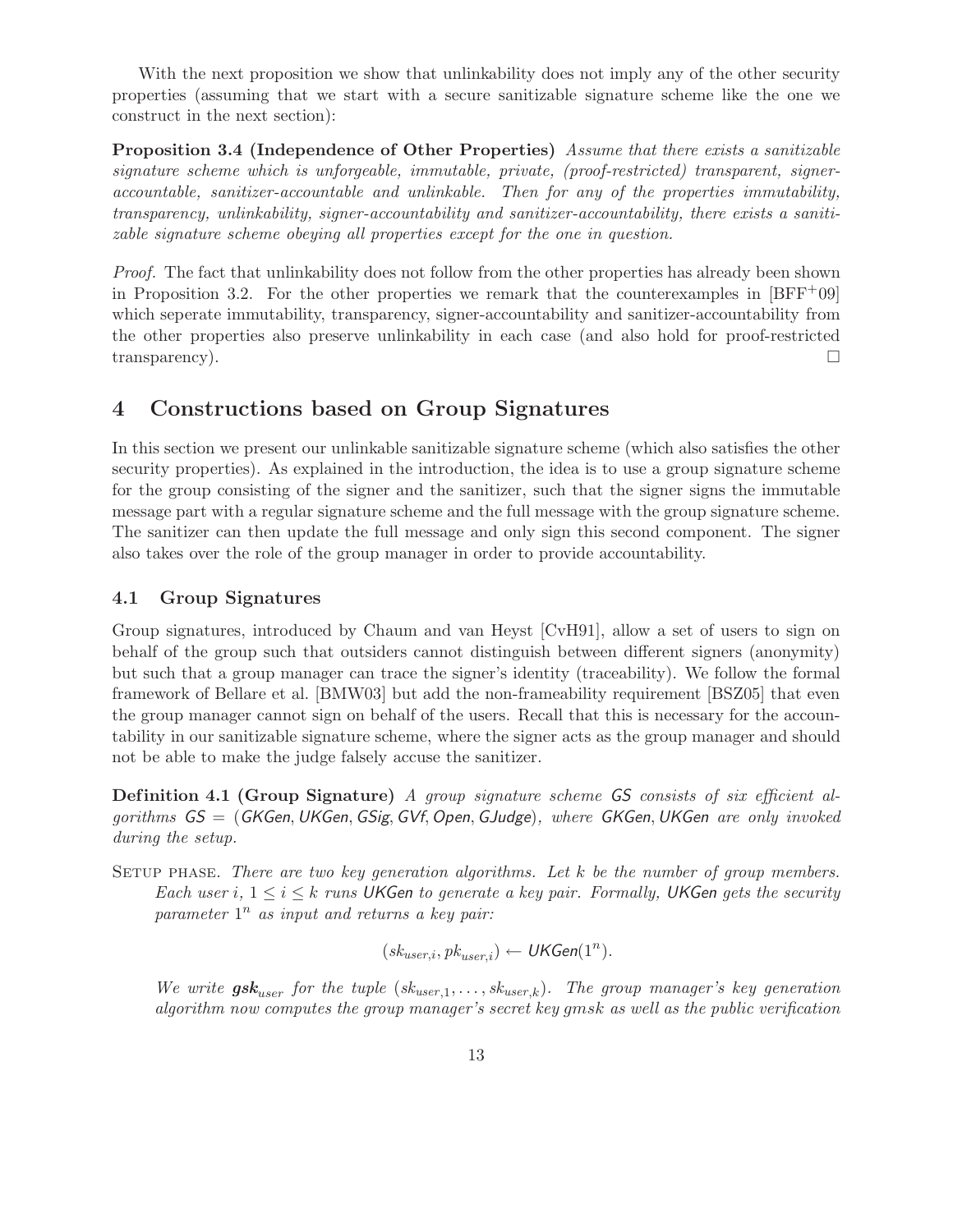*key* gpk for group signatures, and certificates **cert** = (**cert**<sub>1</sub>,..., **cert**<sub>k</sub>) for each of the user's *public key*  $g p k_{user} = (p k_{user,1}, \ldots, p k_{user,k})$ :

 $(gmsk, qpk, \textbf{cert}) \leftarrow GKGen(1^n, qpk_{user})$ 

*Each certificate is passed to the corresponding user.*

Signing. *To create a signature for a message* m ∈ {0, 1}<sup>∗</sup> *the users's private key as well as the matching certificate and the group's public key* gpk *are required:*

$$
\sigma \leftarrow \text{GSig}(sk_{user,i}, cert_i, gpk, m).
$$

VERIFICATION. A signature  $\sigma$  for a message m is verifiable with the group's public key gpk:

 $d \leftarrow \text{GVf}(qpk, m, \sigma)$ 

*with*  $d \in \{ \text{true}, \text{false} \}.$ 

Opening messages. *In order to settle disputes about a signature's origin, the group manager can produce a proof for the judge, usually suggesting which group member* i *signed the message:*

 $(i, \pi) \leftarrow \text{Open}(gmsk, m, \sigma, \textbf{gpk}_{user}, gpk)$ 

*where possibly*  $(i, \pi) = \perp$ *.* 

Judge. Depending on the proof presented by the group manager, the judge decides about the sig*nature's origin:*

 $j \leftarrow \text{GJudge}(m, \sigma, i, \pi, qpk, \textbf{qpk}_{user})$ 

*with*  $j \in \{ \text{true}, \text{false}, \perp \}.$ 

*The usual correctness properties should hold, i.e., genuinely generated signatures shall be accepted be the verification algorithm, and group manager proofs for honestly signed messages should be confirmed by the judge. More formally,*

- SIGNING CORRECTNESS. For any security parameter  $n \in \mathbb{N}$ , any  $k \in \mathbb{N}$ , any tuple of user key  $pairs (sk_{user,1}, pk_{user,1}), \ldots, (sk_{userk}, pk_{userk}) \leftarrow UKGen(1^n)$  issued by UKGen and any output  $(gmsk, gpk, \text{cert}) \leftarrow GKGen(1^n, gpk_{user}),$  we have that for every message  $m \in \{0,1\}^*$  and any  $\sigma \leftarrow GSig(sk_{user,i}, cert_i, m)$  *for*  $i \in \{1, 2, ..., k\}$  *it holds*  $GVf(gpk, m, \sigma) = true$ *.*
- PROOF CORRECTNESS. For any security parameter  $n \in \mathbb{N}$ , any  $k \in \mathbb{N}$ , any tuple of user key  $pairs (sk_{user,1}, pk_{user,1}), \ldots, (sk_{userk}, pk_{userk}) \leftarrow UKGen(1^n)$  issued by UKGen and any output  $(gmsk, gpk, \text{cert}) \leftarrow GKGen(1^n, gpk_{user}),$  *it is guaranteed that for every message*  $m \in \{0,1\}^*,$  $any \sigma \leftarrow GSig(sk_{user,i}, cert_i, m)$  *for*  $i \in \{1, 2, ..., k\}$  *and every proof*  $(i, \pi) \leftarrow Open(gmsk, m,$  $\sigma$ , gpk) we have **GJudge** $(m, \sigma, i, \pi, gpk, gpk_{user}) = true$ .

Anonymity of group signatures means that it should be infeasible for outsiders to determine who generated the signature. This group signature property later ensures the transparency property of our sanitizable signature scheme. To simplify we give the definition only with respect to two users (the signer and the sanitizer in our case) and without corruptions, since we only care about transparency against outsiders. We, nonetheless, still give the adversary the user's secret keys and certificates but could alternatively only grant it oracle access to corresponding signing oracles: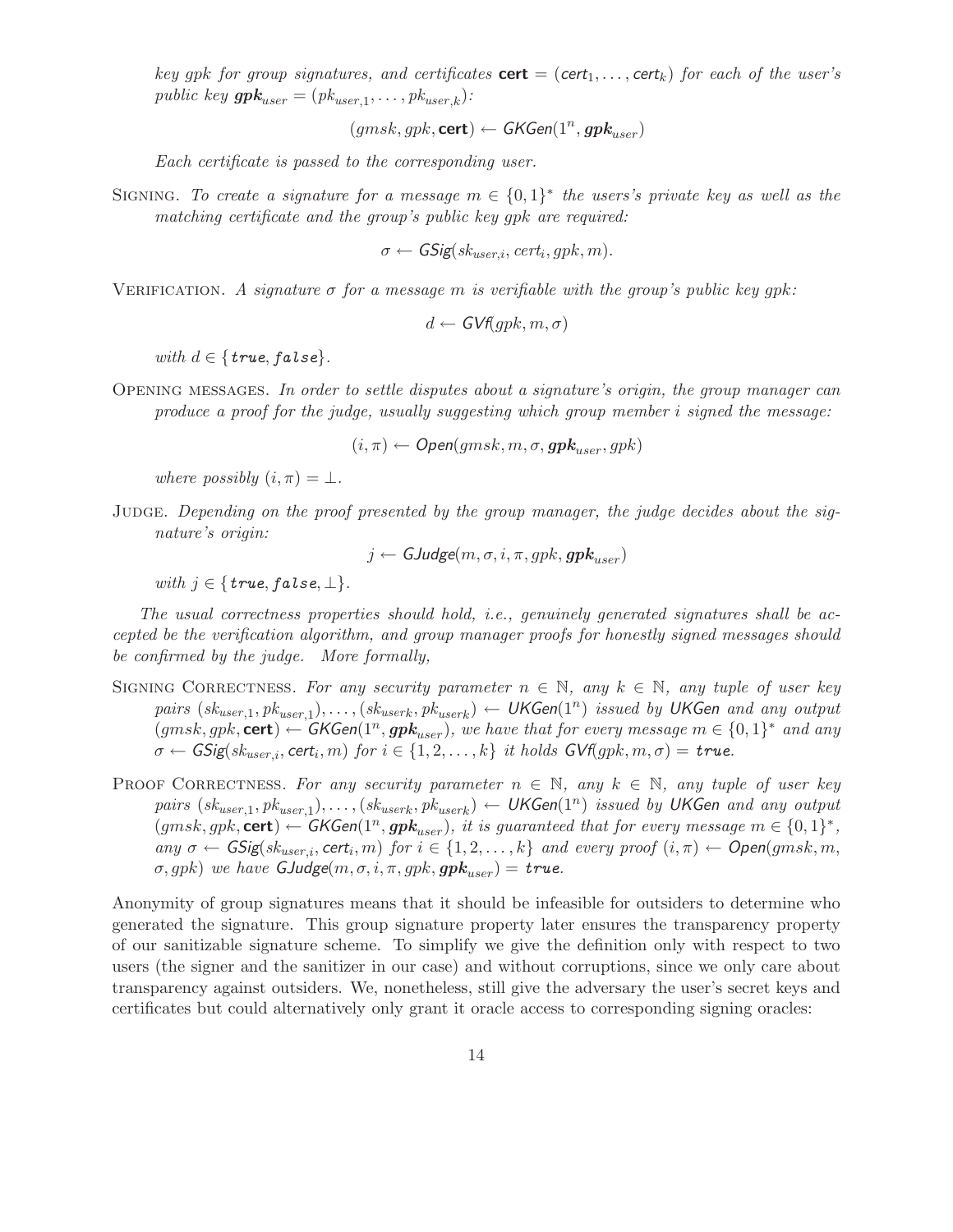**Def inition 4.2 (Anonymity)** *A group signature scheme GS* = (*GKGen*,*UKGen*,*GSig*,*GVf*, *Open*, *GJudge*) *satisfies* (full) anonymity *if for any efficient algorithm* B *the probability that the following experiment returns* 1 *is negligibly close to*  $\frac{1}{2}$  (*as a function of n)*:

*Experiment*  $Exp_{GS,\mathcal{B}}^{anon}(n)$  $(k_{user,0}, \mathit{pk}_{user,0}), (sk_{user,1}, \mathit{pk}_{user,1}) \leftarrow \mathsf{UKGen}(1^n)$  $(gmsk, gpk, \text{cert}) \leftarrow GKGen(1^n, gpk_{user})$  $b \leftarrow \{0, 1\}$  $a \leftarrow \mathcal{B}^{Open(gmsk,\cdot,\cdot,\cdot,gpk_{user},gpk), LoRSign(gsk_{user},\mathsf{cert},gpk,\cdot,b)}(gpk, gsk_{user},\mathsf{cert})$ *where oracle LoRSign on input*  $m_i$  *returns*  $\sigma_i \leftarrow GSig(sk_{userb}, cert_b, gpk, m_i)$ and  $\beta$  *never queries* Open *about any*  $m_i$ *having submitted in a communication with LoRSign before. return* 1 *iff*  $a = b$ 

Note that Bellare et al. [BMW03] define anonymity with respect to a single challenge signature only, whereas in our definition above we allow the adversary access to a left-or-right oracle which she can query multiple times. The single-query case implies the multiple-queries case by a standard hybrid argument. Also, we prohibit the adversary from submitting any *message* to Open if it has been used to get a signature via LoRSign, whereas the definition in [BMW03] only demands that message-*signature* pairs  $(m_i, \sigma_i)$  appearing in a communication with LoRSign may not be submitted to Open. This relaxation possibly enlarges the pool of candidates and suffices for our setting.

Traceability of a group signature means that even malicious group members can be traced by the group manager. This property guarantees (sanitizer-)accountability for our sanitizable scheme. We again tailor the definition towards our needs and give the definition for two users only of which one (the sanitizer) is controlled by the adversary:

**Def inition 4.3 (Traceability)** *A group signature scheme GS* = (*GKGen*,*UKGen*,*GSig*,*GVf*, *Open*, *GJudge*) *satisfies* traceability *if for any efficient adversary* B *the probability that the following experiment returns* 1 *is negligible:*

 $Experiment \; Exp_{GS,B}^{trace}(n)$  $(k_{user,0}, pk_{user,0}) \leftarrow UKGen(1^n)$  $(st, pk_{user,1}^*) \leftarrow \mathcal{B}(choose, 1^n, pk_{user,0})$ <br>(*cmak cmk cort, cort)*  $\left(\frac{CKCon(1^n, 1^n, 1^n)}{CKCon(1^n, 1^n, 1^n, 1^n)}\right)$  $(gmsk, gpk, cert_0, cert_1) \leftarrow GKGen(1^n, pk_{user,0}, pk_{user1})$ <br>  $(m^*, \sigma^*) \leftarrow \mathcal{B}^{GSig(sk_{user,0},cert_0, \cdot, gpk), Open(gmsk, \cdot, \cdot, gpk)}$  (guess, st, gpk, cert)<br>
return 0, if  $GVH, cnk, m^*$ ,  $\sigma^*) =$  faloe *return* 0 *if*  $GVf(qpk, m^*, \sigma^*) = false$ *return* 1 *if*  $(i, \pi) = \bot$  *for*  $(i, \pi) \leftarrow \text{Open}(gmsk, m^*, \sigma^*, gpk)$ *return* 1 *if*  $i = 0$  and  $GJudge(m^*, \sigma^*, 0, \pi, gpk) = true$  *and* <sup>B</sup> *has never queried the GSig-oracle about* <sup>m</sup><sup>∗</sup> *in the guess stage.*

Finally, non-frameability of a group signature scheme provides signer-accountability: even a malicious signer collaborating with the group manager cannot make the sanitizer falsly accused as the source of a signature. In the definition below we let the adversary ask for signatures under the sanitizer's secret key *even for chosen group data*. This is necessary since the signer (and thus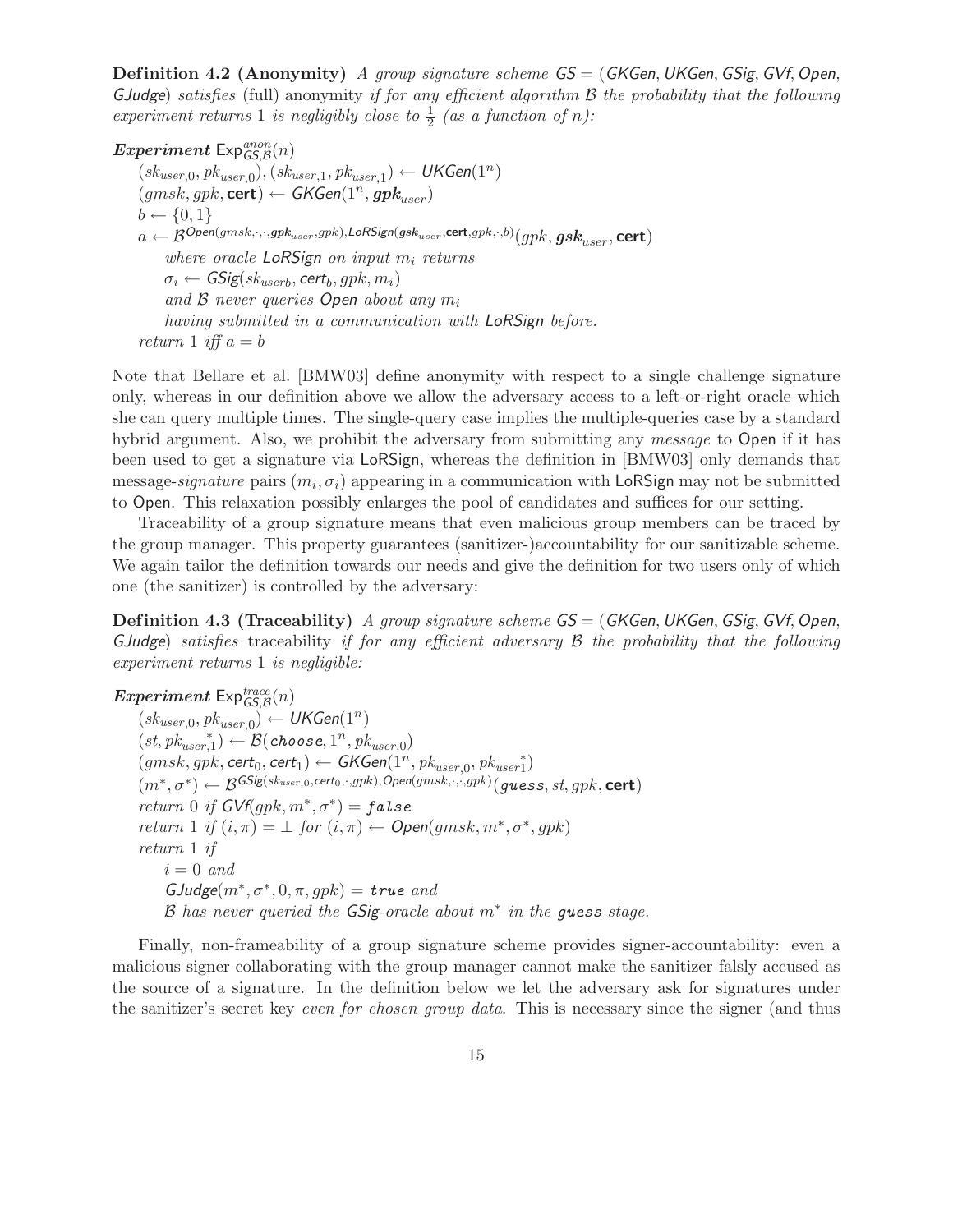the group manager) is under control of the adversary and the sanitizer may be assigned to several signers.

**Def inition 4.4 (Non-Frameability)** *A group signature scheme GS* = (*GKGen*,*UKGen*,*GSig*,*GVf*, *Open*,*GJudge*) *is* non-frameable *if for any efficient adversary* B *the probability that the following experiment returns* 1 *is negligible:*

 $Experiment \exp^{nonir}_{GS,B}(n)$  $(k_{user,1}, pk_{user,1}) \leftarrow UKGen(1^n)$  $(m^*, \sigma^*, \pi^*, gpk^*, cert_1^*) \leftarrow \mathcal{B}^{\mathsf{GSig}(\mathit{skuser},1,\cdot,\cdot,\cdot)}(1^n, pk_{user,1})$ *return* 1 *if*  $GVf(qpk^*, m^*, \sigma^*) = \text{true}$  and  $GJudge(m^*, \sigma^*, 1, \pi^*, gpk^*) = true$  and B *has not queried the GSig-oracle about* m∗*.*

**Def inition 4.5 (Secure Group Signature)** *We call a group signature scheme* secure *if it is anonymous, traceable and non-frameable.*

As for instantiations we remark that the (generic) construction by Bellare et al. [BMW03] satisfies our adapted definitions. As for more efficient group signature schemes, we can implement our sanitizable signature scheme with other group signature schemes like [KY05, DP06, Gro06, Gro07]. Yet, these group signature schemes need additional set-up assumptions like a trusted party generating common parameters or interactive registration of users. Our sanitizable signature scheme then inherits these characteristics (recall that, in practice, registration of signer and sanitizer keys is for example necessary to provide meaningful accountability).

#### **4.2 Construction**

In this section we show that the new security requirement of unlinkability can be achieved in combination with the five established security properties formalized in [BFF+09]. Recall that we sign the entire message, including the modifiable parts, with the group signature scheme, and —in order to prevent inadmissible changes— the signer also signs the fixed part with a regular scheme. This requires some care because if we take an arbitrary signature scheme then the signature itself may act as a unique identifier, even for messages with identical fixed parts. Thereby, unlinkability would be violated.

The solution is to use a secure deterministic signature scheme for the fixed part (such that the signature is identical for messages with the same fixed part). Alternatively, one can deploy a rerandomizable signature scheme such that the sanitizer can rerandomize the signature, excising the link to the input signature. Below we use the "deterministic solution" for simplicity, and since every secure signature scheme can be easily turned into a deterministic one via pseudorandom functions [Gol87].

Signature schemes and their security are defined in Appendix A where we in particular define *strong unforgeability* of such schemes. We need this unforgeability notion (saying that one cannot even find a new signature for a previously signed message) to provide unlinkability. Examples of signature schemes achieving this strong notion are [BR96, Cor00, BLS04, BB04, BSW06]. Moreover, it is possible to obtain a strongly unforgeable signature scheme out of any unforgeable signature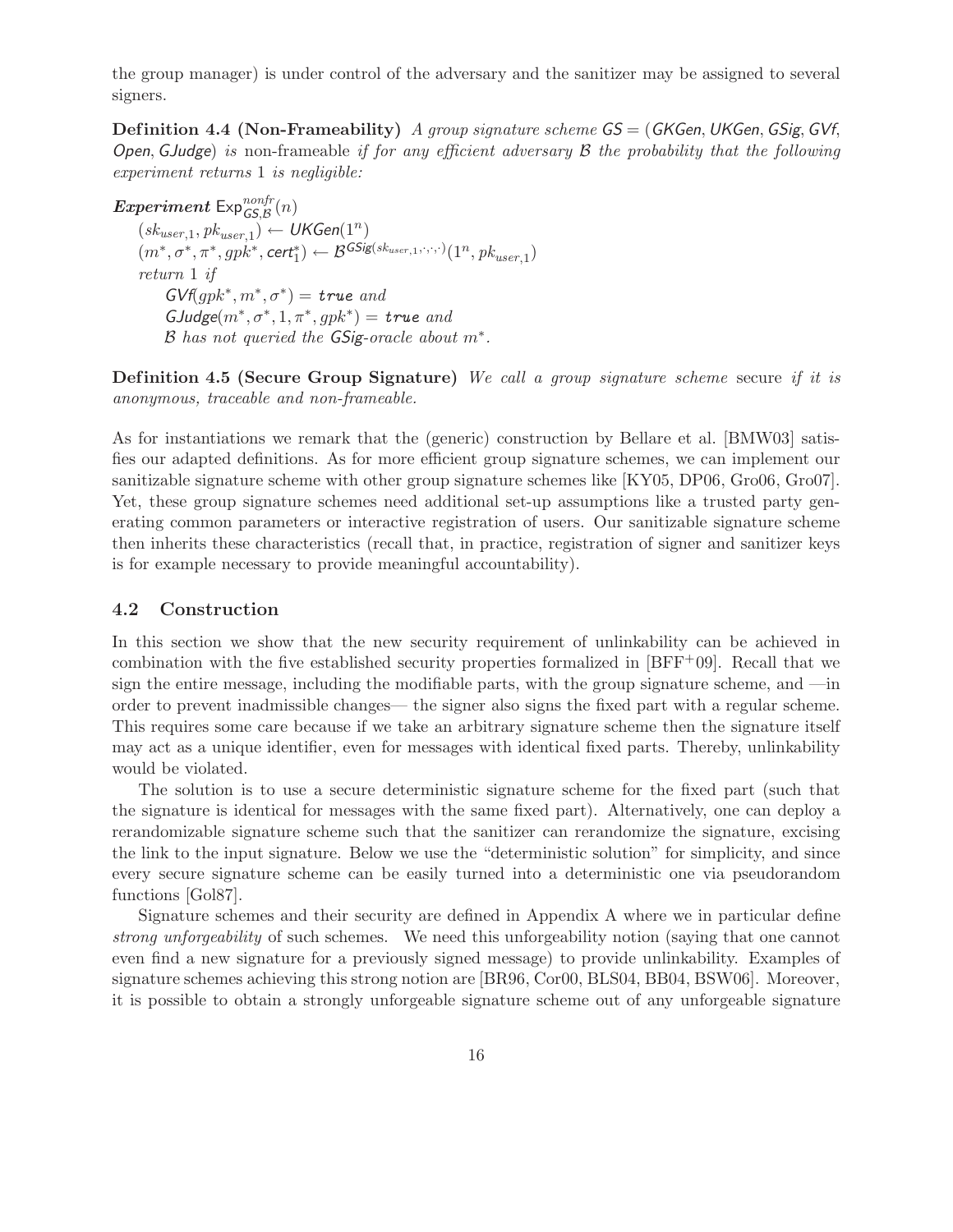scheme applying the transformation of Bellare and Shoup [BS07]. Applying the transformation of [Gol87] one can then make such schemes also deterministic.

Recall that the idea behind our scheme is that for each signature the signer uses a group manager key, creates a certified user key to sign the modifiable parts, and certifies the sanitizer's public key as a group member to support modifications. But since our definition of sanitizable signatures demands statefree solutions, the signer formally cannot store the group manager key for this sanitizer and would need to create a new one for each call. We bypass this as follows: we let the signer for each signing request, including a public key of the sanitizer  $pk_{\text{san}}$ , create<br>the group manager's keys etc. via the corresponding group signature algorithms, but provide the the group manager's keys etc. via the corresponding group signature algorithms, but provide the randomness for these algorithms by applying a pseudorandom function to  $pk_{\text{san}}$  (see Appendix A<br>for a definition of pseudorandom functions). By this, we end up with (almost) independent leves for a definition of pseudorandom functions). By this, we end up with (almost) independent keys for different sanitizers, but use consistent parameters for each sanitizer. For the same reason we also include the group membership certificate of the sanitizer in the signature, although it would be given directly to the sanitizer instead. As a side effect, since the group manager's public key is tied to the sanitizer in question, we also rely on group signatures with static joins only.

**Construction 4.6 (Sanitizable Signature Scheme)** *Let* S = (*SKGen*, *SSign*, *SVf*) *be a (regular) signature scheme, let GS* = (*GKGen*,*UKGen*,*GSig*,*GVf*, *Open*,*GJudge*) *be a group signature scheme.* Let  $PRF = (KGen_{nrf}, PRF)$  be pseudorandom function. Define the sanitizable signature *scheme* SanSig = (*KGensig*,*KGensan*, *Sign*, *Sanit*,*Verify*, *Proof*, *Judge*) *as follows:*

- KEY GENERATION. *First, algorithm KGen*<sub>*siq gets the input*  $1^n$  *and runs* (*ssk, spk*)  $\leftarrow$  **SKGen**( $1^n$ ) *to*</sub> *create a key pair for the signature scheme, and then also invokes*  $k \leftarrow \text{KGen}_{\text{prf}}(1^n)$  *to derive a key for the pseudorandom function. It outputs*  $(s k_{s i q}, p k_{s i q}) = ((s s k, k), s p k)$ . Algorithm  $KGen_{san}(1^n)$  generates a key pair  $(sk_{san}, pk_{san}) = (gsk_{san}, gpk_{san}) \leftarrow UKGen(1^n)$  of the group *signature scheme.*
- SIGNING. *Algorithm* Sign on input  $m \in \{0,1\}^*$ ,  $sk_{sig} = (ssk, k)$ ,  $pk_{san}$ , ADM  $sets m_{\text{FIN}} = \text{FIN}_{\text{ADM}}(m)$ *for the algorithm*  $FIX_{ADM}$  *determined by* ADM. It runs the user key generation algorithm  $(gsk_{sig}, gpk_{sig}) \leftarrow UKGen(1^n; PRF(k, 0||pk_{san}))$  *for randomness*  $PRF(k, 0||pk_{san})$  *and afterwards*<br>the group manager glasrithm to compute *the group manager algorithm to compute*

 $(gmsk, gpk, cert_{sig}, cert_{san}) \leftarrow GKGen(1^n, (gpk_{sig}, pk_{san}); PRF(k, 1||pk_{san}))$ 

*for randomness*  $PRF(k, 1||pk_{san})$ *. It computes* 

 $\sigma_{\text{FIX}} = \text{SSign}(ssk,(m_{\text{FIX}}, \text{ADM}, pk_{san}, gpk))$  and  $\sigma_{\text{FULL}} = G\text{Sig}(gsk_{sig}, cert_{sig},(m, pk_{sig}), gpk)$ 

*using the signing algorithms of the regular and of the group signature scheme. The algorithm finally returns*  $\sigma = (\sigma_{\text{FIX}}, \sigma_{\text{FULL}}, \text{ADM}, pk_{san}, cert_{san}, gpk)$ .

SANITIZING. *Algorithm* **Sanit** on input a message m, information MOD, a signature  $\sigma = (\sigma_{\text{FIX}}, \sigma_{\text{FULI}})$ ADM,  $pk_{san}$ ,  $cert_{san}$ ,  $gpk$ *)*, keys  $pk_{sig}$  and  $sk_{san}$  first recovers  $m_{\text{FIX}} = \text{FIX}_{\text{ADM}}(m)$ . It then checks that MOD is admissible according to ADM and that  $\sigma$  is a valid signature for massage *that* MOD *is admissible according to ADM and that*  $\sigma_{\text{FIX}}$  *is a valid signature for message*  $(m_{\text{FLX}}, \text{ADM}, p k_{san}, g p k)$  *under key spk. If not, it stops outputting*  $\perp$ *. Else, it derives the*<br>modified message  $m' = \text{MOD}(m)$  and computes  $modified$  message  $m' = \text{MOD}(m)$  and computes

$$
\sigma'_{\text{FULL}} = \text{GSig}(gsk_{san}, cert_{san}, (m', pk_{sig}), gpk)
$$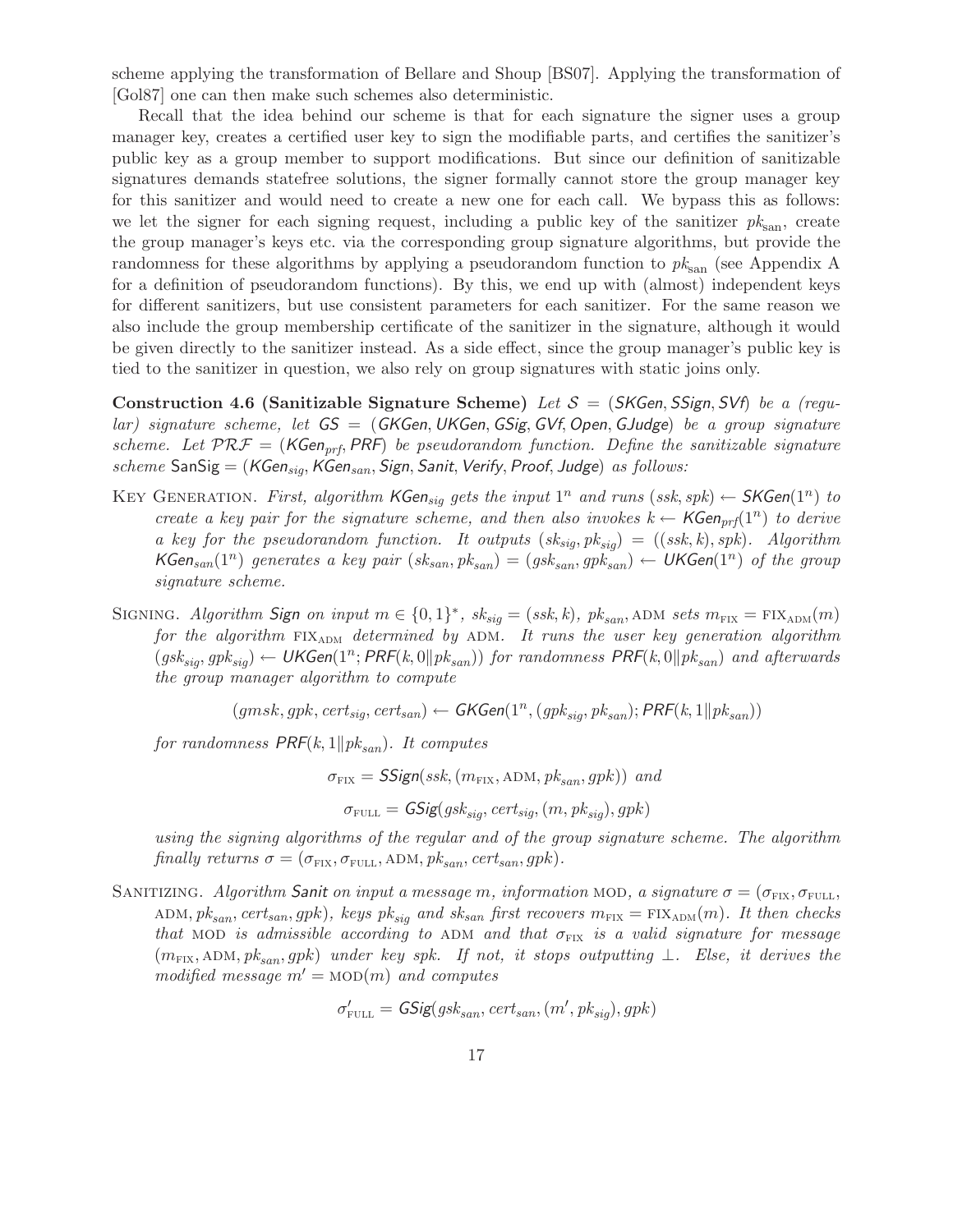*and outputs*  $m'$  *together with*  $\sigma' = (\sigma_{\text{FIX}}, \sigma'_{\text{FULL}}, \text{ADM}, pk_{san}, cert_{san}, gpk)$ .

- VERIFICATION. *Algorithm Verify gets* as input a message  $m \in \{0,1\}^*$ , a signature  $\sigma = (\sigma_{\text{FIX}}, \sigma_{\text{FULI}})$ ADM,  $pk_{san}$ ,  $cert_{san}$ ,  $gpk$  and  $public$   $keys$   $pk_{sig}$  =  $spk$  and  $pk_{san}$ . It first recovers  $m_{\text{Fix}}$  =  $(m)$ ,  $H$  then ghoshs whather  $S\mathcal{U}$  and  $(m)$ ,  $N$ ,  $m$  and  $f \mathcal{U}$  and  $f \mathcal{U}$  and  $f \mathcal{U}$  and  $f \mathcal{U}$  and  $f \mathcal{U$  $FIX_{ADM}(m)$ *. It then checks whether*  $\mathsf{SVf}(spk, (m_{\text{FLX}}, \text{ADM}, pkg,n, gpk), \sigma_{\text{FLX}}) = 1$  and  $\mathsf{GVf}(gpk, (m_{\text{FLX}}, \text{ADM}, pkg,n, gpk))$  and  $\mathsf{SVf}(gpk, (m_{\text{FLX}}, \text{ADM}, pkg,n, gpk))$  $(m, pk_{sig}), \sigma_{\text{FULL}}$  *returns true*, too. If so, it outputs 1, declaring the entire signature as valid.<br>Otherwise it returns 0, indicating an invalid signature *Otherwise it returns* 0*, indicating an invalid signature.*
- **PROOF.** Algorithm **Proof** gets as input  $sk_{sig}$ , m and  $\sigma = (\sigma_{\text{fix}}, \sigma_{\text{FULL}})$ , ADM,  $pk_{san}$ , cert<sub>san</sub>, gpk). It *parses the key as*  $sk_{\text{sig}} = (ssk, k)$  *and recomputes*

$$
(gmsk, gpk', cert'_{sig}, cert'_{san}) = GKGen(1^n, (gpk_{sig}, pk_{san}); PRF(k, 1||pk_{san}))
$$

and checks that  $gpk' = gpk$  and  $cert'_{san} = cert_{san}$  (and immediately returns  $\perp$  *if not).* It *next verifies that*  $\mathsf{SVG}(\mathfrak{spk}, (m_{\text{FIX}}, \text{ADM}, \mathfrak{pk}_{\text{san}}, \text{gpk}), \sigma_{\text{FIX}}) = 1$  *and, if so, computes and outputs*<br> $(i, \pi) \leftarrow \text{Open}(\text{om}\mathfrak{sk} \mid (m, \mathfrak{pk}) \right)$ ,  $\pi = \text{cm} \times \text{P}(\mathfrak{sk} \cap \text{Sim})$ , is the identity ratural by  $(i, \pi) \leftarrow$  *Open*(gmsk,  $(m, pk_{siq})$ ,  $\sigma_{\text{FULL}}$ , gpk), where  $i \in \{Sig, San\}$  is the identity returned by *the Open algorithm (or, Proof returns*  $\perp$  *if any of the verification steps above fail).* 

JUDGE. The judge on input  $m, \sigma, pk_{sign}$ ,  $pk_{san}$  and a proof  $(i, \pi)$  with  $i \in \{Sig, San\}$  parses  $\sigma$  as  $(\sigma \sigma^2)$  and  $\sigma^2$  and  $\sigma^2$  and  $\sigma^2$  and  $\sigma^2$  and  $\sigma^2$  and  $\sigma^2$  and  $\sigma^2$  and  $\sigma^2$  and  $\sigma^2$  and  $\sigma^2$  an  $(\sigma_{\text{FIX}}, \sigma_{\text{FULL}}), \text{ADM}, pk_{san}, cert_{san}, gpk)$ . It derives  $b \leftarrow \text{GJudge}((m, pk_{sig}), \sigma_{\text{FULL}}, i, \pi, gpk)$  using<br>the *judge* classition of the group gianature scheme. If  $b = \text{true}$  it extracts is classify extracted *the judge algorithm of the group signature scheme. If*  $b = true$  *it outputs i, else it outputs*  $i = Sig.$ 

Completeness of signatures generated by the signer and sanitizer follows easily from the completeness of the underlying signature schemes and the fact that  $FIX<sub>ADM</sub>$  leaves the fixed message parts unchanged for modified messages. There is a negligible probability that a signature of the signer or the sanitizer also verifies under the other party's other key, yielding possibly a wrong answer from the judge. We ignore this issue here for simplicity.

#### **4.3 Security Proof**

We need an additional property of the admissible modifications ADM: given arbitrary messages  $m, m^* \in \{0,1\}^*$  (and a security parameter  $1^n$ ) it should be efficiently decidable whether  $m^* \in$  $\{MOD(m) \mid MOD$  with  $ADM(MOD)=1\}$  or not. We call such ADM *modification-decidable* and a sanitizable signature scheme *modification-restricted* if it only allows modification-decidable ADM. As an example consider again block-divided messages where adm describes the block-length and the indices of changeable blocks. Then it is easy to check whether  $m^*$  has been changed in admissible blocks only or not.

**Theorem 4.7** *Let* S *be a strongly unforgeable deterministic signature scheme and let GS be a secure group signature scheme. Assume further that* PRF *is a pseudorandom function. Then the modification-restricted sanitizable signature scheme in Construction 4.6 is unforgeable, immutable, private, proof-restricted transparent, accountable and unlinkable.*

*Proof.* Recall that it suffices to show immutability, proof-restricted transparency, accountability and unlinkability. The other properties then follow. Before doing so we slightly modify the scheme in the sense that we generate truly random and independent data  $(gmsk, gpk, cert_{\text{sig}}, cert_{\text{san}}) \leftarrow$  $GKGen(1^n, gpk_{sig}, pk_{san})$  for each sanitizer key appearing in signature requests in the experiments.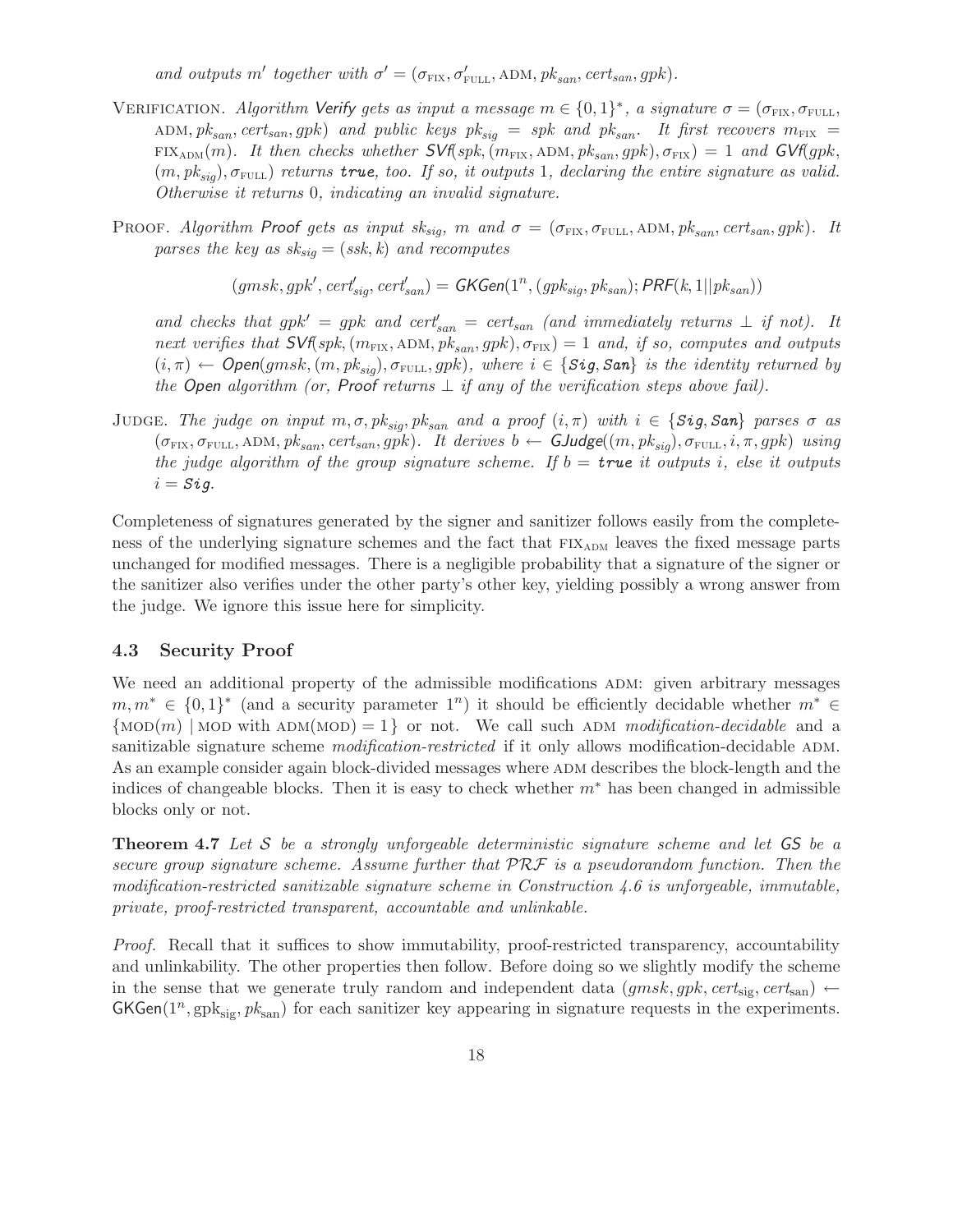We then maintain a list of the assigned data to keys instead of invoking the pseudorandom function each time.

By the security of the pseudorandom function it follows that the modified scheme is as a secure as the original scheme (except for a negligible security loss for each property). Here we use the fact that for each of the experiment we can decide efficiently whether the adversary has won or not, thus enabling us to turn any significantly changing success probabilities in any of the experiments into a successful distinguisher against the pseudorandom function. For all properties except for immutability this decidability is clear, for immutability it follows from the modification-restriction of the scheme.

**Immutability.** Recall that immutability refers to the fact that the adversary with oracle access to the signer and the proof algorithm cannot create a valid message-signature for a key  $pk_{\text{san}}^*$  such that  $\text{for all various curves } i$  we oither have  $nk^* \to nk \text{ or } m^* \notin \text{MOD}(m) \downarrow \text{MOD with } \text{AMM}(MOD) = 1$ for all pevious queries *i* we either have  $pk_{\text{san}}^* \neq pk_{\text{san}_i}$  or  $m^* \notin \{\text{MOD}(m) \mid \text{MOD with ADM}_i(\text{MOD})=1\}$ .<br>Assume towards contradiction that our (modified) scheme is not imputable. We then show that

Assume towards contradiction that our (modified) scheme is *not* immutable. We then show that this violates the unforgeability of the signer's signature scheme  $S$ , i.e. we transform a successful attacker against immutability into a successful adversary against unforgeability of the signature scheme. Let  $A_{\text{immu}}$  be an efficient successful attacker against immutability. Given  $A_{\text{immu}}$  we build a successful forger  $B_{unf}$  against the signer's signature scheme. To this end,  $B_{unf}$  immitates  $A_{immu}$ 's environment with the help of a signing oracle as follows.  $B_{\text{unf}}$  receives as input a public key *spk* of the signature scheme and picks the other key pairs herself. (Note that  $\mathcal{B}_{unf}$  does not need to generate a key *k* for the pseudorandom function as we have already eliminated this part.)

Adversary  $B_{\text{unf}}$  then invokes  $A_{\text{immu}}$  on the public keys and answers each oracle query of  $A_{\text{immu}}$ by using the corresponding secret keys and by calling the signature oracle whenever the signer was supposed to compute a signature with the help of *ssk*. When  $\mathcal{A}_{\text{immu}}$  eventually outputs  $pk_{\text{san}}^*$ ,  $m^*$ <br>and  $\sigma^* = (\sigma^* - \sigma^* - \Delta D M^* \cdot pk^* - aort^* - amb^*)$ . Let  $m^*$  be the fixed part of message  $m^*$  with and  $\sigma^* = (\sigma_{\text{FIX}}^*, \sigma_{\text{FULL}}^*, \text{ADM}^*, pk_{\text{san}}^*, cert_{\text{san}}^*, gpk^*)$ . Let  $m_{\text{FIX}}^*$  be the fixed part of message  $m^*$  with respect to ADM<sup>\*</sup>. Then our adversary  $\mathcal{B}_{\text{exturns}}$  the message  $(m^* - \text{ADM}^*, pk^*)$  and the respect to ADM<sup>∗</sup>. Then our adversary  $\mathcal{B}_{\text{unf}}$  returns the message  $(m_{\text{FK}}^*, \text{ADM}^*, pk_{\text{san}}^*, gpk^*)$  and the forgory attempt  $\sigma^*$ forgery attempt  $\sigma_{\text{FIX}}^*$ .

Note that, if  $\mathcal{A}_{\text{immu}}$  succeeds, it must particularly hold that  $\sigma_{\text{fix}}^*$  is a valid signature for  $m_{\text{fix}}^*$ . Hence, it suffices to show that the message  $m_{\text{fix}}^*$  has not been submitted by  $\mathcal{B}_{\text{unf}}$  to the signa-<br>ture exacle before. If this was the sage than it must have happened for a signature request (else ture oracle before. If this was the case then it must have happened for a signature request (else  $B_{\text{unf}}$  does not call the external signing oracle) for some signature query i. But then it must be that  $pk_{\text{san}}^* = pk_{\text{san}}$  and  $ADM^* = ADM_i$  for this query, and thus – as  $\mathcal{A}_{\text{immu}}$  succeeds – we have  $m^* \notin {\text{MOD}(m_i) \mid \text{MOD with ADM}_i(\text{MOD})=1}.$  And thus, by the maximality requirement of FIX<sub>ADM</sub> (see subsection 2.1), it follows that  $\text{FIX}_{\text{ADM}*}$  ( $m^*$ )  $\neq \text{FIX}_{\text{ADM},i}(m_i)$ , i.e.,  $m_{\text{FIX}} * \neq m_{\text{FIX},i}$  and the output message  $(m^*_{\text{FIX}}, \text{ADM}^*, pk^*_{\text{san}}, gpk^*)$  with signature  $\sigma^*_{\text{FIX}}$  thus constitutes a valid forgery for our adversary  $\mathcal{B}_{unf}$ .

**Sanitizer-Accountabiliy.** Remember that sanitizer-accountability guarantees that for a malicious sanitizer, having access to a signing oracle Sign and to a proof oracle Proof, it is infeasible to create a fresh triple consisting of a valid message-signature pair  $(m^*, \sigma^*)$  and a sanitizer key  $pk^*_{\text{san}}$ such that the proof  $\pi$ , provided by the signer's Proof algorithm, makes the judge to accuse the signer.

Assume towards contradiction that  $A_{\text{san}}$  is an efficient attacker and breaks sanitizer-accountability. We then show how to build an algorithm  $\mathcal{B}_{\text{trace}}$  against the traceability of the group signature scheme GS. The input of the algorithm  $\mathcal{B}_{\text{trace}}$ , initialized in mode choose, is a public key  $pk_{\text{user},0}$ . She first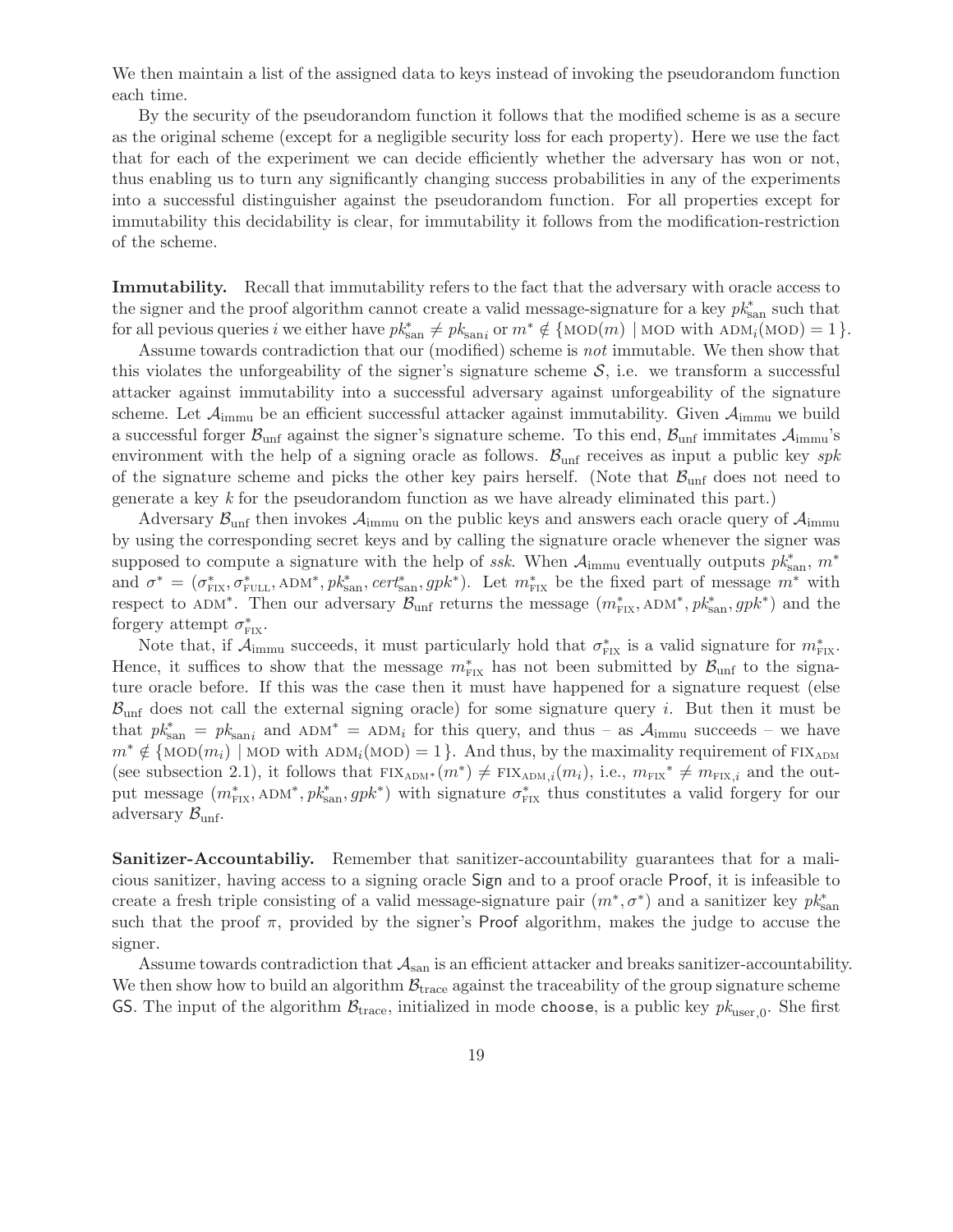generates a key pair  $(ssk, spk) \leftarrow \text{SKGen}(1^n)$  of the underlying deterministic signature scheme S and simulates  $A_{\text{san}}$  on input  $pk_{\text{sig}} = spk$  in a black-box way. In the following let q denote  $A_{\text{san}}$ 's maximal number of signature and proof queries to oracles  $\mathsf{Sign}$  and Proof, and let  $Q$  be an initially empty list in which  $\mathcal{B}_{\text{trace}}$  stores tuples of the form  $(pk_{\text{san}},(\text{gsk}_{\text{sig}},\text{gpk}_{\text{sig}},gmsk,gpk,cert_{\text{sig}},cert_{\text{san}})).$ 

 $\mathcal{A}_{\text{san}}$ 's output is a triple  $(pk_{\text{san}}^*, m^*, \sigma^*)$ , and algorithm  $\mathcal{B}_{\text{trace}}$  tries to guess the first  $\mathcal{A}_{\text{san}}$  ex-<br>tion in which  $\mathcal{A}_{\text{c}}$  conds the "output" conition public low  $x_k^*$  to be given grade or ecution in which  $\mathcal{A}_{\text{san}}$  sends the "output" sanitizer public-key  $pk_{\text{san}}^*$  to her signing oracle *or* the Proof-oracle, and also whether or not this happens for a signature or proof query. Here, we refer to the  $(q + 1)$ -st query as the case that the sanitizer's public key  $pk_{\text{san}}^*$  has never been sent to the signing oracle but only appears in the output. More formally  $\mathcal{B}$  picks an index  $k \in \{1, \ldots, d+1\}$ signing oracle but only appears in the output. More formally,  $\mathcal{B}_{\text{trace}}$  picks an index  $k \in \{1, \ldots, q+1\}$ uniformly at random and a bit  $p \leftarrow \{0, 1\}$  such that  $pk_{\text{san}, k}$  is our "target" key of the sanitizer in a signature request  $(p = 0)$  or a proof request  $(p = 1)$ . We note that algorithm  $\mathcal{B}_{\text{trace}}$  will start the guess stage with the k-th query and stays in mode choose till then.

We now turn to the simulation of the signing oracle Sign and of the proof oracle Proof. We distinguish between two cases. Firstly, we consider the case where the current number  $j$  of the query to the Sign-oracle equals our guess k and we predict that the target key appears for the first time in a signature query, i.e.,  $j = k$  and  $p = 0$ . Secondly, we deal with the case where  $j \neq k$  or  $p=1.$ 

CASE 1:  $j = k$  AND  $p = 0$ . Let assume that the adversary  $\mathcal{A}_{\text{san}}$  queries the signing oracle Sign for the k-th time on a message m, on a sanitizer's public key  $pk_{\text{san}}$ , and on a description of admissibly<br>modifiable parts ADM. In this particular case,  $R_{\text{c}}$  at cross ((sek, sek) O) in her state stand outputs modifiable parts ADM. In this particular case,  $\mathcal{B}_{\text{trace}}$  stores  $((ssk, spk), Q)$  in her state *st* and outputs  $(st, pk_{\text{san}})$ . Afterwards,  $B_{\text{trace}}$  is initialized on input  $(st, gpk, \text{cert})$  in mode guess and has access to a group signature oracle GSig and to an open oracle Open. Adversary  $B_{\text{trace}}$  parses the state *st* as  $((ssk, spk), Q)$  and answers the k-th query now as follows: She sets  $m_{\text{FIX}} = \text{FIX}_{\text{ADM}}(m)$  for the algorithm  $FIX_{ADM}$  determined by ADM, computes  $\sigma_{FX} = SSign(ssk,(m_{FIX}, ADM, pk_{san}, gpk))$  and invokes her external group signature **GSig** oracle on message  $(m, pk_{sig})$ . The oracle returns the group<br>signature  $\sigma = \frac{(\sigma - \sigma_{\text{max}} + \text{DM}) \cdot \text{MeV}}{2m}$ signature  $\sigma_{\text{FULL}}$ . Algorithm  $\mathcal{B}_{\text{trace}}$  returns the signature  $\sigma = (\sigma_{\text{FIX}}, \sigma_{\text{FULL}})$ , ADM,  $pk_{\text{san}}$ ,  $cert_{\text{san}}$ ,  $gpk$  to adversary  $A_{\text{san}}$ .

CASE 2:  $j \neq k$  OR  $p = 1$ . Whenever  $\mathcal{A}_{\text{san}}$  invokes her signing oracle Sign on a tuple  $(m, pk_{\text{san}}, ADM)$ for  $j \neq k$ , then  $\mathcal{B}_{\text{trace}}$  (either still in mode choose or already in mode guess) computes the answer as follows.

If  $j > k$  and  $pk_{\text{san},j} = pk_{\text{san},k}$  then  $\mathcal{B}_{\text{trace}}$  (working in mode guess) sets  $m_{\text{Fix}} = \text{FIX}_{\text{ADM}}(m)$  for algorithm  $\text{Fix}_{\text{ext}}$  determined by ADM, computes  $\sigma = \text{SSim}(sk(m) \land \text{DM} \cdot pk - aph)$  and the algorithm FIX<sub>ADM</sub> determined by ADM, computes  $\sigma_{\text{FIX}} = \text{SSign}(ssk,(m_{\text{FIX}}, \text{ADM}, pk_{\text{san}}, gpk))$  and<br>invokes her external group signature excels on input (*cert, (m, nk,)*) which returns the group invokes her external group signature oracle on input  $(cert_{sig},(m,pk_{sig}))$ , which returns the group signature  $\sigma_{\text{FULL}}$ . Algorithm  $\mathcal{B}_{\text{trace}}$  returns the signature  $\sigma = (\sigma_{\text{FIX}}, \sigma_{\text{FULL}})$ , ADM,  $pk_{\text{san}}$ , cert<sub>san</sub>, gpk) to  $\mathcal{A}_{\rm san}$ .

Else, if  $j < k$  or  $pk_{\text{san},j} \neq pk_{\text{san},k}$ , then adversary  $B_{\text{trace}}$  sets  $m_{\text{FIX}} = \text{FIX}_{\text{ADM}}(m)$  for the algorithm FIX<sub>ADM</sub> determined by ADM. She checks if  $pk_{\text{san},j}$  is stored in Q, and if so, then she recovers the stored keys from the list  $Q$ , denoted by  $(gsk_{sig}, gpk_{sig}, gmsk, gpk, cert_{sig}, cert_{san})$ , and computes the signature signature

$$
\sigma_{\text{FIX}} = \text{SSign}(ssk, (m_{\text{FIX}}, \text{ADM}, pk_{\text{san}}, gpk)) \text{ and } \sigma_{\text{FULL}} = \text{GSig}(\text{gsk}_{\text{sig}}, cert_{\text{sig}}, (m, pk_{\text{sig}}), gpk).
$$

Otherwise, if  $pk_{\text{san},j}$  is not stored in Q, then  $B_{\text{trace}}$  runs the key generation of the user  $(gsk_{\text{sig}}, gpk_{\text{sig}}) \leftarrow$ <br>UKGen(1<sup>n</sup>) as well as the group manager algorithm  $GKGen(1^n,(cnk,nk))$  in order to derive a  $UKGen(1^n)$  as well as the group manager algorithm  $GKGen(1^n,(gpk_{\text{sig}}, pk_{\text{san}}))$  in order to derive a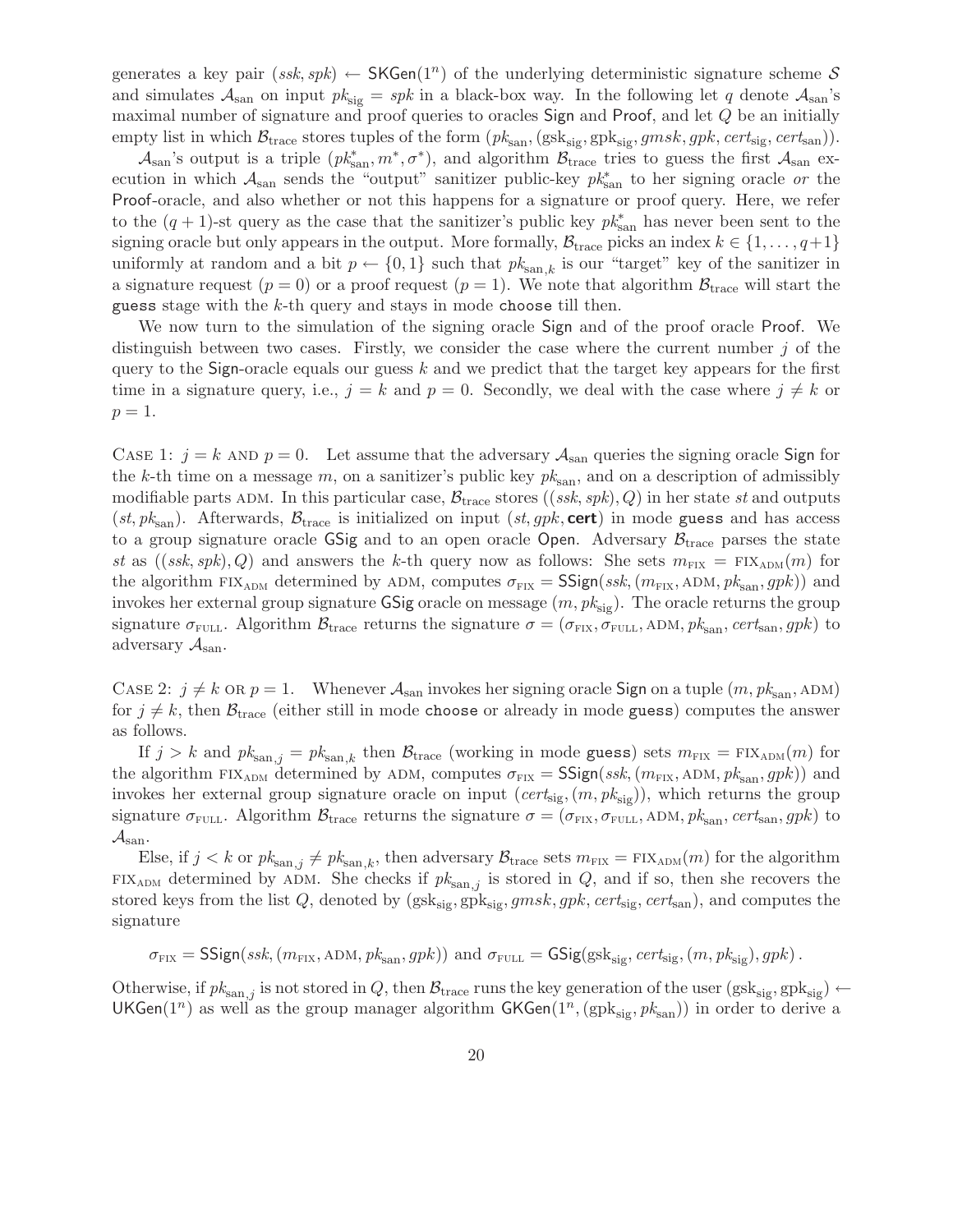fresh key (gmsk, gpk, cert<sub>sig</sub>, cert<sub>san</sub>). Algorithm  $\mathcal{B}_{\text{trace}}$  stores the tuple ( $pk_{\text{san},j}$ , (gsk<sub>sig</sub>, gpk<sub>sig</sub>, gmsk, gpk, *cert*sig, *cert*san)) in <sup>Q</sup> and computes the signature

$$
\sigma_{\text{FIX}} = \text{SSign}(ssk, (m_{\text{FIX}}, \text{ADM}, pk_{\text{san}}, gpk)) \text{ and } \sigma_{\text{FULL}} = \text{GSig}(\text{gsk}_{\text{sig}}, cert_{\text{sig}}, (m, pk_{\text{sig}}), gpk)
$$

using the signing algorithms of the regular and of the group signature scheme and returns  $\sigma =$  $(\sigma_{\text{FIX}}, \sigma_{\text{FULL}})$ , ADM,  $pk_{\text{san}}$ ,  $cert_{\text{san}}$ ,  $gpk$ .<br>We now turn to the simulation

We now turn to the simulation of the proof oracle Proof. We again distinguish between the cases that our alleged target key shows up in the j-th query to the Proof oracle and  $p = 1$ , and the other cases.

CASE 1:  $j = k$  AND  $p = 1$ . At this point  $\mathcal{B}_{\text{trace}}$  is still in mode choose. Suppose adversary  $\mathcal{A}_{\text{san}}$  has sent a message m and on a signature  $\sigma = (\sigma_{\text{Fix}}, \sigma_{\text{FULL}}, \text{ADM}, \text{pk}_{\text{san}}, \text{cert}_{\text{san}}, \text{gpk})$  to the oracle. Then  $\mathcal{B}_{\text{trace}}$  outputs  $(st, pk_{\text{san}})$  for state  $st = ((ssk, spk), Q)$  and changes into mode guess. It receives (*st*, gpk, **cert**) as input and answers the query as follows. She first runs the same verification checks as the Proof-oracle (comparing the public key data and verifiying the signature's validity). Adversary  $\mathcal{B}_{\text{trace}}$  next invokes her external open oracle Open on the pair  $(m, \sigma_{\text{FULL}})$  and returns the answer  $(i, \pi)$ .

CASE 2:  $j \neq k$  OR  $p = 0$ . In order to answer such a signature query, we have to distinguish between two cases. Firstly, in the case that  $pk_{\text{san},j} \neq pk_{\text{san},k}$  or  $j < k$ ,  $\mathcal{B}_{\text{trace}}$  checks whether  $pk_{\text{san},j}$ <br>is in the list  $O$ . Suppose that  $pk_{\text{c}}$  is in  $O$  then let  $(\text{csk}_{\text{c}} - \text{cpk}_{\text{c}} - \text{cmk}_{\text{c}} - \text$ is in the list Q. Suppose that  $pk_{\text{san}}$  is in Q, then let  $(gsk_{\text{sig}}, gpk_{\text{sig}}, gmk, gpk, cert_{\text{sig}}, cert_{\text{san}})$  be<br>the corresponding lows  $R$  then performs the same stops as the **Proof** grade and returns  $(i, \pi)$ the corresponding keys.  $\mathcal{B}_{\text{trace}}$  then performs the same steps as the Proof-oracle and returns  $(i, \pi)$ . Otherwise, if  $pk_{\text{san},j} \neq pk_{\text{san},k}$  and  $pk_{\text{san},j}$  is not in  $Q$ , then  $B_{\text{trace}}$  generates fresh keys:

$$
(gmsk, gpk, cert_{\text{sig}}, cert_{\text{san}}) = \text{GKGen}(1^n, (\text{gpk}_{\text{sig}}, pk_{\text{san}}))
$$

and proceeds as the Proof-oracle to return  $(i, \pi)$ . In the case that  $pk_{\text{san},j} = pk_{\text{san},k}$ , then  $B_{\text{trace}}$ <br>invokes her external open oracle Open on the pair  $(m, \pi)$  and returns the answer  $(i, \pi)$  (if the invokes her external open oracle Open on the pair  $(m, \sigma_{\text{FULL}})$  and returns the answer  $(i, \pi)$  (if the correctness checks that Proof would perform also succeed).

Finally,  $\mathcal{A}_{\text{san}}$  stops, outputting a tuple  $\left(\mathit{pk}_{\text{san}}^*, \mathit{m}^*, \sigma^*\right)$ .  $\sigma^*$  contains a group signature  $\sigma_{\text{FULL}}^*$  over<br>mossage  $\mathit{m}^* = \left(\mathit{m}^*, \mathit{m}^*\right)$ .  $\mathcal{B}_{\text{redu}}$  returns the pair  $\left(\mathit{m}^*, \sigma$ the message  $m_{\text{FULL}}^* = (m^*, \rho k_{\text{sig}})$ . B<sub>trace</sub> returns the pair  $(m_{\text{FULL}}^*, \sigma_{\text{FULL}}^*)$  as her final output. This concludes the description of the simulation.

ANALYSIS. For the analysis first observe that  $\mathcal{B}_{\text{trace}}$  is efficient because  $\mathcal{A}_{\text{san}}$  runs in polynomialtime and the additional steps can all be carried out efficiently. Given that we predict the first appearance of  $pk_{\text{san}}^*$  correctly, which happens with probability at least  $\frac{1}{2(q+1)}$  for a polynomial q,<br>B<sub>reade</sub> performs a perfect simulation from  $A_{\text{car}}$ 's point of view. Let assume that  $A_{\text{car}}$  succeeds with  $B_{\text{trace}}$  performs a perfect simulation from  $A_{\text{san}}$ 's point of view. Let assume that  $A_{\text{san}}$  succeeds with noticeable probability  $\epsilon(n)$  and

Whenever  $\mathcal{A}_{\text{san}}$  succeeds, then she outputs a valid triple  $(pk_{\text{san}}^*, m^*, \sigma^*)$  such that for the pair  $(m^*, p k_{\text{san}}^*)$  the common freshness condition holds, i.e.,  $\mathcal{A}_{\text{san}}$  has never queried her signing oracle<br>Sign about this pair. But if the tuple is fresh and  $\mathcal{B}_{\text{max}}$  has guessed the right target leve of the Sign about this pair. But if the tuple is fresh and  $\mathcal{B}_{\text{trace}}$  has guessed the right target key of the sanitizer, then all queries forwarded by  $\mathcal{B}_{\text{trace}}$  to the external signing oracle have been for this key  $pk_{\text{san}}^*$  and for different messages than  $m_{\text{FULL}}^*$  (else  $(m^*, pk_{\text{san}}^*)$ ) would have been a previous request by  $\mathcal{A}_{\text{san}}$ ). Hence, the tuple  $(m^*_{\text{FULL}}, \sigma^*_{\text{FULL}}, p k^*_{\text{san}})$  is also a valid output in the sense of the traceability experiment (Note that  $n^{k^*}$  =  $\text{cnk}^{k^*}$ ) experiment (Note that  $pk_{\text{san}}^* = \text{gpk}_{\text{san}}^*$ ).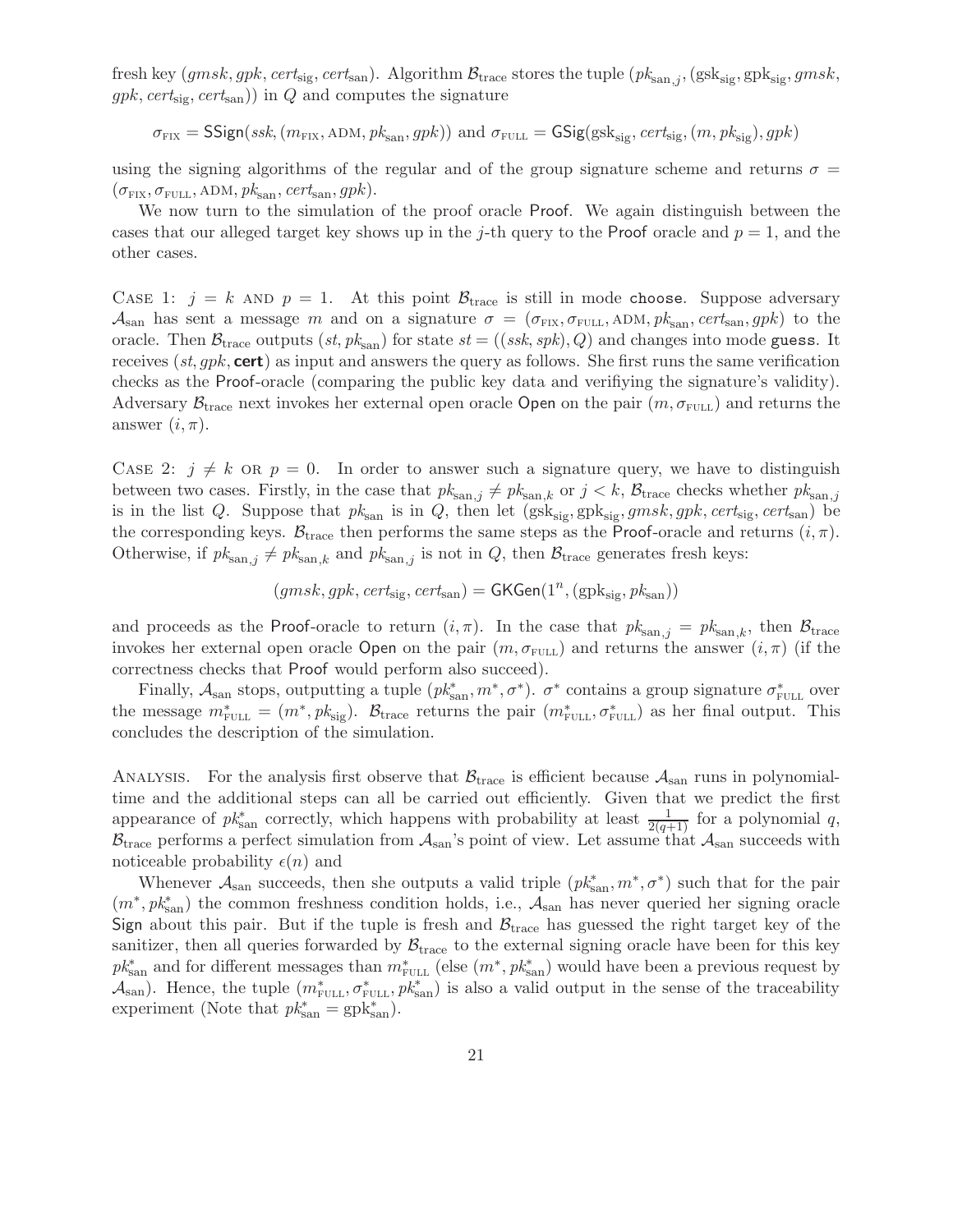It remains to show that if  $\mathcal{A}_{\text{san}}$ 's output  $(pk_{\text{san}}^*, m^*, \sigma^*)$  is a successful attack, then the triple  $\sigma^* = n k^*$ ) satisfies the success conditions for an attacker against tracehility. If  $\Lambda$  is  $(m^*_{\text{FULL}}, \sigma^*_{\text{FULL}}, p k^*_{\text{san}})$  satisfies the success conditions for an attacker against traceability. If  $\mathcal{A}_{\text{san}}$  is<br>successful than we have that  $\text{Verify}(m^* \sigma^* \, n^k - n^{k^*}) = \text{true}$  and  $\text{Fugens}(m^* \, \sigma^* \, n^k - n^{k^*}$ successful, then we have that  $Verify(m^*, \sigma^*, pk_{\text{sign}}, pk_{\text{san}}^*) = \text{true}$  and  $Judge(m^*, \sigma^*, pk_{\text{sign}}, pk_{\text{san}}^*, \pi) =$ <br>sig for a gonuinaly generated proof  $\Pi$ . That means that  $G\mathcal{U}(\omega k, m^*, \sigma^*, \pi^*) = \text{true}$  and either sig for a genuinely generated proof  $\Pi$ . That means, that  $\mathsf{GVf}(gpk, m^*_{\text{FULL}}, \sigma^*_{\text{FULL}}) = \mathtt{true}$  and either it holds that  $Open(gmsk, m^*_{\text{FULL}}, \sigma_{\text{FULL}}, gpk) = (i, \pi) = \bot$  either for  $(i, \pi)$ , we have  $i = 0$  and GJudge $(m^*_{\text{FULL}}, \sigma_{\text{FULL}}, 0, \pi, gpk) = \text{true}$ . Thus, any successful attack on the sanitizer-accountability yields a successful attack to the traceability of the underlying group signature scheme.

**Signer-Accountability.** Let  $A_{sig}$  successfully break the signer-accountability. We then derive from  $\mathcal{A}_{sig}$  an attacker  $\mathcal{B}_{nonfr}$  against the non-frameability property of the group signature scheme.  $B_{\text{nonfr}}$  gets as input the public key  $pk_{\text{user},1}$  and has access to a GSig-oracle endowed with the secret key  $sk_{user,1}$ . At first,  $\mathcal{B}_{nonfr}$  forwards  $pk_{user,1}$  to  $\mathcal{A}_{sig}$  as the sanitizer's public key. When  $\mathcal{A}_{\text{sig}}$  issues a query  $(m_i, \sigma_i, \text{MOD}_i, pk_{\text{sig},i})$  to her Sanit oracle,  $\mathcal{B}_{\text{nonfr}}$  executes the same checks on these inputs, as the sanitizing algorithm would do. If all these checks succeed,  $\mathcal{B}_{\text{nonfr}}$ parses <sup>σ</sup>i into its components in order to deduce certsan,i and gpki. She then computes <sup>m</sup>- i =  $\text{MOD}_i(m_i)$  and queries (cert<sub>san,i</sub>, $(m'_i, pk_{\text{sig},i}), gpk_i$ ) to her GSig oracle which returns a signature  $\sigma'$ ,  $\mathcal{B}_{\text{max}}$  then obtains  $\sigma'$  from  $\sigma$ , by replacing  $\sigma$ , by  $\sigma'$ . She returns  $\sigma'$  to A.  $\sigma'_{\text{FULL},i}$ .  $\mathcal{B}_{\text{nonfr}}$  then obtains  $\sigma'_{i}$  from  $\sigma_{i}$  by replacing  $\sigma_{\text{FULL},i}$  by  $\sigma'_{\text{FULL},i}$ . She returns  $\sigma'_{i}$  to  $\mathcal{A}_{\text{sig}}$ .<br>Note that this simulation is perfect from  $A_i$ . 's point of view. Fina Note that this simulation is perfect from  $\mathcal{A}_{sig}$ 's point of view. Finally,  $\mathcal{A}_{sig}$  outputs a quadruple  $(pk_{sig}^*, m^*, \sigma^*, \pi^*)$ .  $\mathcal{B}_{\text{nonfr}}$  parses  $\sigma^*$  into its components and derives  $\sigma_{\text{r}_\text{ULL}}^*$ ,  $gpk^*$  and cert<sub>san</sub>.<br>We now arrup that if  $A_{\text{L}}$  is successful, then  $\mathcal{B}_{\text{L}}$  existing the success condit We now argue that if  $\mathcal{A}_{sig}$  is successful, then  $\mathcal{B}_{nonfr}$  satisfies the success condition of the nonframeability game by outputting  $((m^*, p k_{\text{sig}}^*, \sigma_{\text{FULL}}^*, q p k^*, \text{cert}_{\text{san}}^*, \text{First of all, if } \mathcal{A}_{\text{sig wins}})$ <br>then one has  $\text{Verify}(m^*, \sigma^*, m k^*, \text{ or } \text{true}_{\text{strains}})$  =  $\text{true}_{\text{strains}}$   $\sigma^*$  is a valid group signature over then one has  $Verify(m^*, \sigma^*, pk^*_{\text{sign}}, pk_{\text{san}}) = \text{true}$ . Thus,  $\sigma^*_{\text{FULL}}$  is a valid group signature over  $(m^*, nk^-)$  under group public lear  $mk^*$ . Moreover, we have that  $(m^*, m^*) \neq (mk - m')$  for  $(m^*, p k_{\text{sig}})$  under group public key  $g p k^*$ . Moreover, we have that  $(p k_{\text{sig}}^*, m^*) \neq (p k_{\text{sig,i}}, m'_i)$  for all provious quories  $(m, \sigma, \text{ MOD}, nk_*)$  to the **Sapit** oracle. This implies that during the simula all previous queries  $(m_i, \sigma_i, \text{MOD}_i, pk_{sig,i})$  to the Sanit oracle. This implies that during the simulation,  $\mathcal{B}_{\text{nonfr}}$  does not query the GSig-oracle about message  $(m^*, \mathit{pk}_{\text{sig}}^*)$ . In addition, it holds that<br>ludge( $m^*, \pi^*, \mathit{pk}^*, \mathit{pk}^*, \mathit{pk}^*$  are  $\pi^*$ ) outputs San which implies that  $\mathcal{C}$  ludge( $m^*, \pi^*, 1$  $Judge(m^*, \sigma^*, pk_{\text{sig}}^*, pk_{\text{san}}^*, \pi^*)$  outputs San, which implies that  $GJudge(m^*, \sigma^*, 1, \pi^*, gpk^*)$  outputs  $\text{true}$ true. Thus, the success probability of  $\mathcal{B}_{\text{nonfr}}$  equals the success probability of  $\mathcal{A}_{\text{sig}}$ .

**(Proof-Restricted) Transparency.** Transparency says that it is infeasible for any efficient adversary  $A_{trans}$  to find out whether a signed message was issued by the signer or by the sanitizer. This should even hold if  $A_{trans}$  accesses a signer- and a sanitizer-oracle as well as a  $SanSig-oracle$ which, depending on a bit b, either always responds with sanitizer outputs or either always returns signer outputs. Additionally, we even allow  $A_{trans}$  to use Proof in order to find out about a message's origin (but in the proof-restricted case the adversary is not allowed to query Proof for outputs of Sanit/Sign to avoid trivial attacks).

We assume towards contradiction that our scheme is not proof-restricted transparent. We prove that in this case, anonymity of the underlying group signature scheme cannot hold. Let  $\mathcal{A}_{\text{trans}}$  be a successful adversary against transparency, from which we build adversary  $\mathcal{B}_{\text{anon}}$ , a successful attacker against the anonymity of the underlying group signature scheme. Algorithm  $\mathcal{B}_{\text{anon}}$  simulates  $\mathcal{A}_{\text{trans}}$ 's oracles as described next.

 $B_{\text{anon}}$  first generates keys (*ssk*, *spk*) for SSign. She gets  $gpk$ ,  $sk_{\text{user1}}$ ,  $sk_{\text{user1}}$ , cert<sub>1</sub> as inputs, which enables her to sign and sanitize messages on behalf of the signer and the sanitizer (possibly picking fresh group keys for signature queries involving a different sanitizer public key than  $pk_{user,1}$ ).<br>Thus, she can easily answer, A, and is request to the Sign-oracle as well as to the Sanit-oracle Thus, she can easily answer  $A<sub>trans</sub>$ 's request to the Sign-oracle as well as to the Sanit-oracle.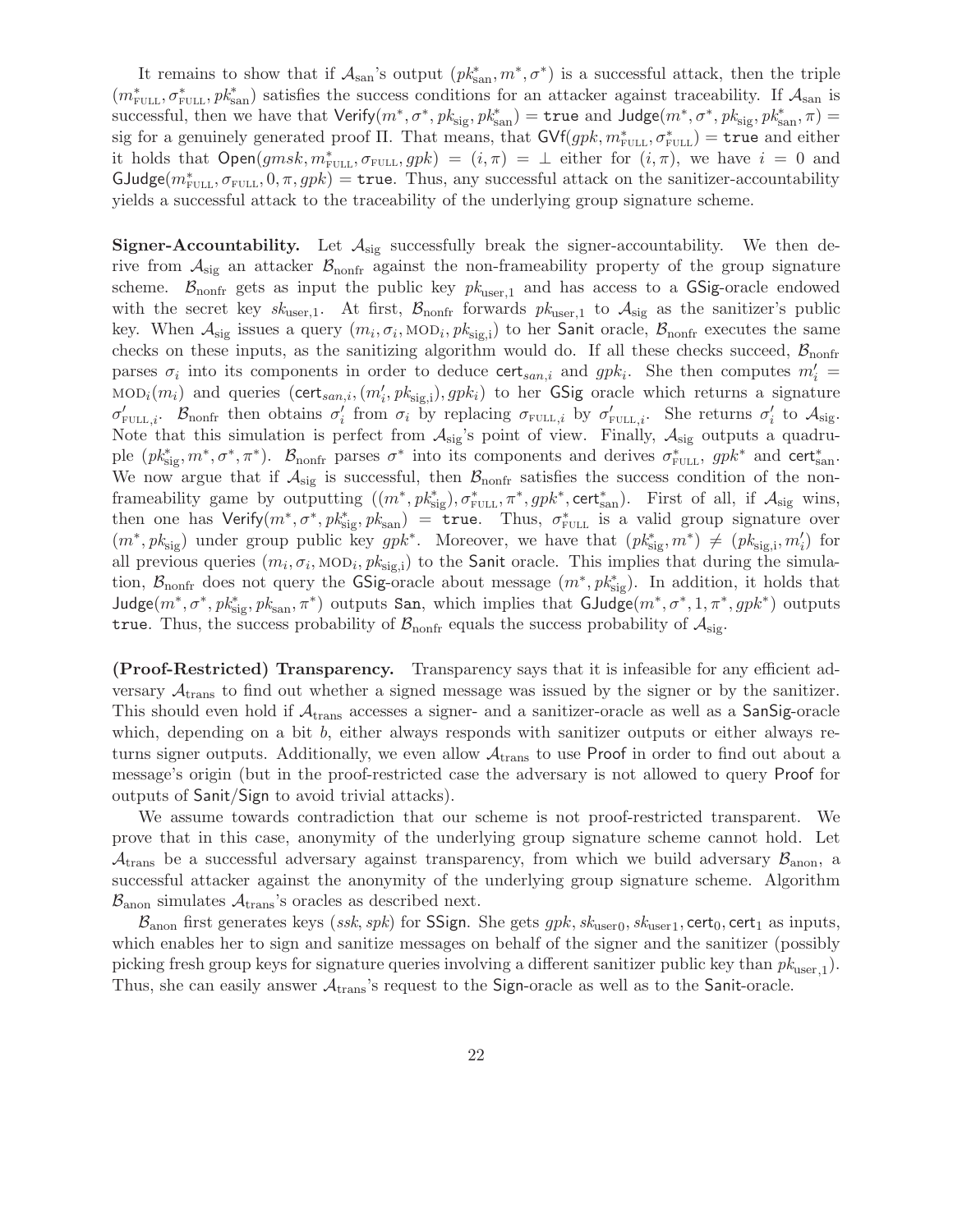Requests  $(m_k, \text{MOD}_k, \text{ADM}_k)$  of  $\mathcal{A}_{\text{trans}}$  to Sanit/Sign are answered as follows:  $\mathcal{B}_{\text{anon}}$  signs the message  $(m_{\text{FIX}k}, \Delta \text{DM}_k, pk_{\text{san}}, gpk)$  via SSign thus producing  $\sigma_{\text{FIX}k}$ . Then, she passes the message  $(m_k, pk_{\text{sig }k})$  to her LoRSign-oracle and gets a group signature  $\sigma_k$  over it, which is either a signer signature (user 0) or a sanitizer signature (user 1). Algorithm  $\mathcal{B}_{\text{anon}}$  returns  $(\sigma_{\text{FIX}}^k, \sigma_k, \text{ADM}_k,$  $pk_{\text{san}}$ , *cert*<sub>san</sub>, gpk) to  $\mathcal{A}_{\text{trans}}$ . Similarly, if  $\mathcal{A}_{\text{trans}}$  sends a request  $(m_i, \sigma_{\text{FIX}}; \sigma_{\text{FULL}}; \text{ADM}_i, pk_{\text{san},i},$ <br>*cert*  $\ldots$  gpk) to oracle **Proof** then if gpk = gpk, algorithm  $\mathcal{B}$  inputs  $(m_i, nk_{$  $cert_{\text{san},i}, gpk_i)$  to oracle Proof, then, if  $gpk = gpk_i$ , algorithm  $B_{\text{anon}}$  inputs  $(m_i, pk_{\text{sig},i}), \sigma_{\text{FULL}}$  into Open to receive  $(d_i, \pi_i)$  with  $d_i \in \{0, 1\}$  (or  $\perp$ ); she passes  $(d_i, \pi_i)$  to  $\mathcal{A}_{\text{trans}}$ . For  $gpk \neq gpk_i$  she simply returns  $\perp$ . At the end  $\mathcal{A}_{trans}$  outputs a bit a which  $\mathcal{B}_{anon}$  copies and stops.

For the analysis note that the simulation is perfect in the sense that all simulated oracle replies are distributed as in the genuine attack. Hence, it remains to show that the restrictions on the anonymity adversary apply. Note that, if  $A_{trans}$  is successful, she has not queried messages m to Proof which have been previous outputs of oracle Sanit/Sign. But then it follows immediately that  $B_{\text{anon}}$  has neither queried pairs  $(m, pk_{\text{sig}})$  to Open that have been output by LoRSign.

Thus, if  $A_{trans}$  is successful then so is  $B_{anon}$ .

**Unlinkability.** In this section we show that our sanitizable signature is unlinkable, i.e., given access to a signing oracle, a sanitizing oracle and a proof oracle an adversary cannot essentially distinguish left or right outputs of an oracle LoRSanit better than by flipping a coin. The oracle LoRSanit, initialized with a random bit b, takes two pairs  $(m_0, \text{MOD}_0, \sigma_0, \text{ADM}_0)$  and  $(m_1, \text{MOD}_1, \sigma_1, \text{ADM}_1)$  such that  $ADM_0 = ADM_1$ , both signatures are valid and the modified message  $MOD_0(m_0) = MOD_1(m_1)$ coincide. It outputs  $\textsf{Sanit}(m_b, \text{MOD}_b, \sigma_b, \textit{pk}_{\text{sig}}, \textit{sk}_{\text{san}}).$ 

First note that for each query to LoRSanit we have  $ADM = ADM_0 = ADM_1$  and since admissible modifications do not change the fixed part of messages and the modified messages of a query coincide, it also holds

$$
m_{\text{Fix},0} = \text{fix}_{\text{ADM}}(m_0) = \text{fix}_{\text{ADM}}(\text{Mod}(m_0)) = \text{fix}_{\text{ADM}}(\text{Mod}_1(m_1)) = \text{fix}_{\text{ADM}}(m_1) = m_{\text{Fix},1}.
$$

Hence, we must have that the signature component for the fixed parts must be the same for both messages. If an adversary would submit distinct signatures  $\sigma_{\text{FIX}} \neq \sigma_{\text{FIX}}$  for these two parts and both would be valid, it would straightforwardly contradict the strong unforgeability of the regular signature scheme. Namely, since the honest signer produces those signatures deterministically it has only output one of the two signatures so far (collisions among different messages would immediately imply a forgery and cannot happen with more than negligible probability). Hence, such a query with identical messages and distinct signatures for the fixed part must thus contain a forgery.

We conclude that the signature parts  $\sigma_{\text{FX}}$  for the sanitized messages must be identical. Since we also include the group manager's public key for both values  $b \in \{0,1\}$  the signature for the full message is a group signature for the same sanitized message  $m'_0 = m'_1$  under the same group<br>level and group momber level computed from scratch and thus identically distributed in both cases key and group member key, computed from scratch and thus identically distributed in both cases. It follows that, unless the adversary creates a forgery against the signer's signature scheme, the probability of predicting b is exactly  $\frac{1}{2}$ .  $\frac{1}{2}$ .

### **5 Variations**

In this section we briefly discuss two variations of our generic construction described in Section 4.2. First we show that we can achieve a more efficient construction when we drop the accountability property and then we explain how to extend our construction to address multiple sanitizers.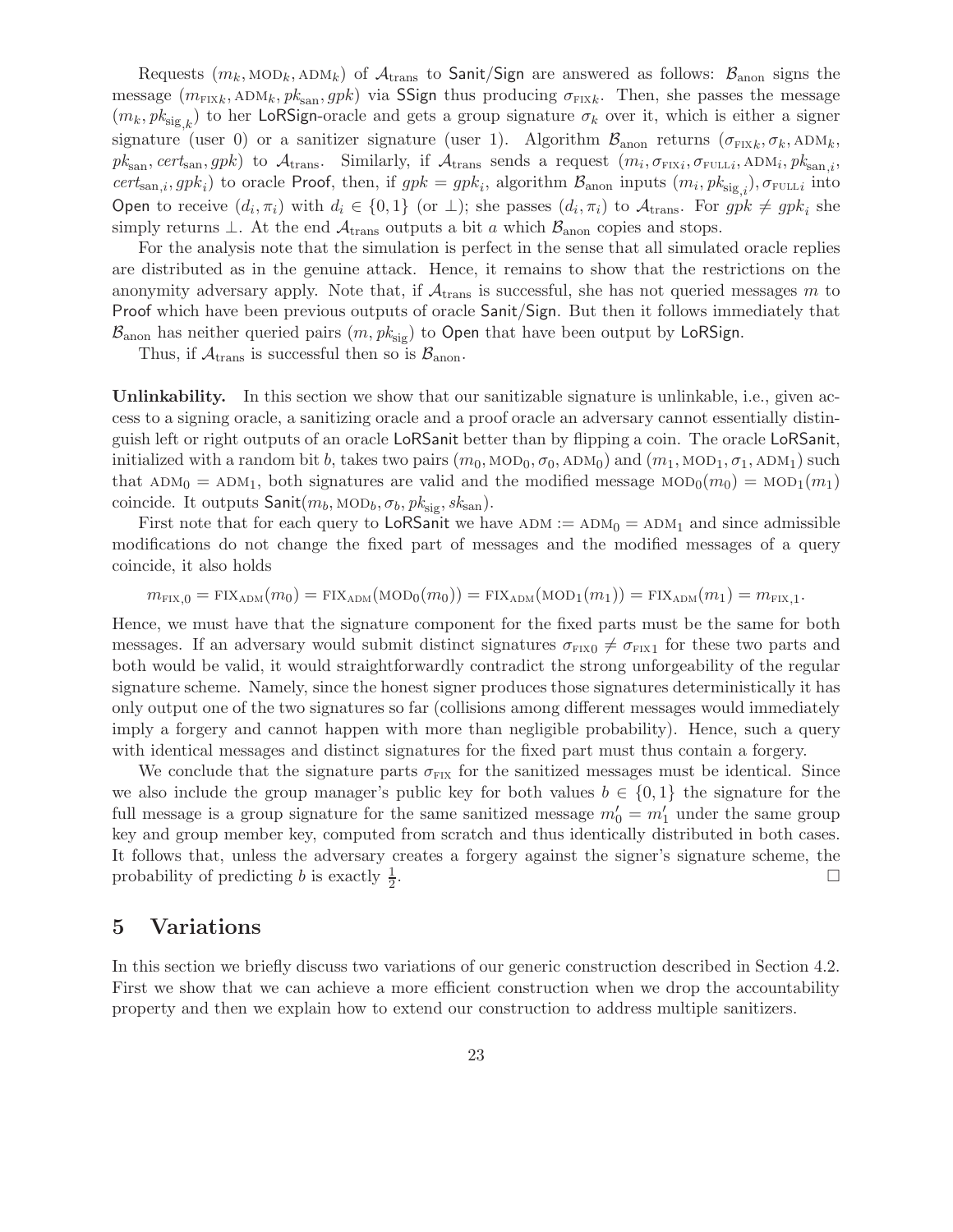#### **5.1 Construction Based on Ring Signatures**

Our construction based on group signatures utilized the traceability and non-frameability property of the underlying group signature scheme to ensure accountability of the sanitizable signature scheme. If one is willing to sacrifice the accountability property, we can replace the group signature with a ring signature, yet obtaining a significantly more efficient construction.

Ring signatures were introduced in [RST01] and can be seen as a weaker variant of group signatures. That is, a member of the ring is still able to sign a message on behalf of the ring without revealing its identity, but in contrast to group signatures the rings do not require any central group manager and can be formed in an ad-hoc manner. However, due to the absence of a designated group manager, ring signatures do not enjoy the traceability property, i.e., it is not possible to revoke the anonymity of a signer for a particular message. Thus, on the one hand ring signatures comes with less security features, but on the other hand allows greater flexibility.

In the context of our sanitizable signature construction we can observe two benefits from using rings instead of groups. First, the use of ring signatures eliminates the issuing of certificates. Second, by limiting rings to only two group members, i.e., requiring a unique ring for each signer/sanitizer pair, we can apply a 2-user ring signature scheme for which very efficient constructions in the standard model exist [BKM06]. By the anonymity and unforgeability property of ring signatures, the proofs of transparency, unlinkability and immutability of our group based sanitizable signature scheme carries over to the ring based version. Unforgeability, which needs to be shown from scratch now, follows easily from the unforgeability of both, the regular and ring signature scheme.

#### **5.2 Multiple Sanitizers**

The proposed construction only considers the case of a single sanitizer. However, as group signatures allow groups for more than two member, we can easily extend our construction to become applicable for multiple sanitizer. To this end, the signer simply uses the group signature for a group that now contains (possibly) multiple sanitizers. Later, the signer can partially delegate its signing rights to several sanitizers of the group, by including the public keys of all designated sanitizers into the signature of the fixed part of the message.

In this setting, it might by likely that neither the number nor the identities of all sanitizers are known in the key generation phase. (Partially) dynamic group signature schemes [BSZ05] capture exactly that situation, i.e., the group manager only chooses a group public key in the setup phase and subsequently an entity (i.e., sanitizer) can join the group by engaging in a join protocol with the group manager. Dynamic group signature schemes, that meet our requirements are proposed e.g., in [BSZ05, DP06].

### **Acknowledgments**

We thank the anonymous reviewers for valuable comments. Marc Fischlin, Anja Lehmann and Dominique Schröder are supported by the Emmy Noether Program Fi 940/2-1 of the German Research Foundation (DFG). This work was also supported by CASED (www.cased.de).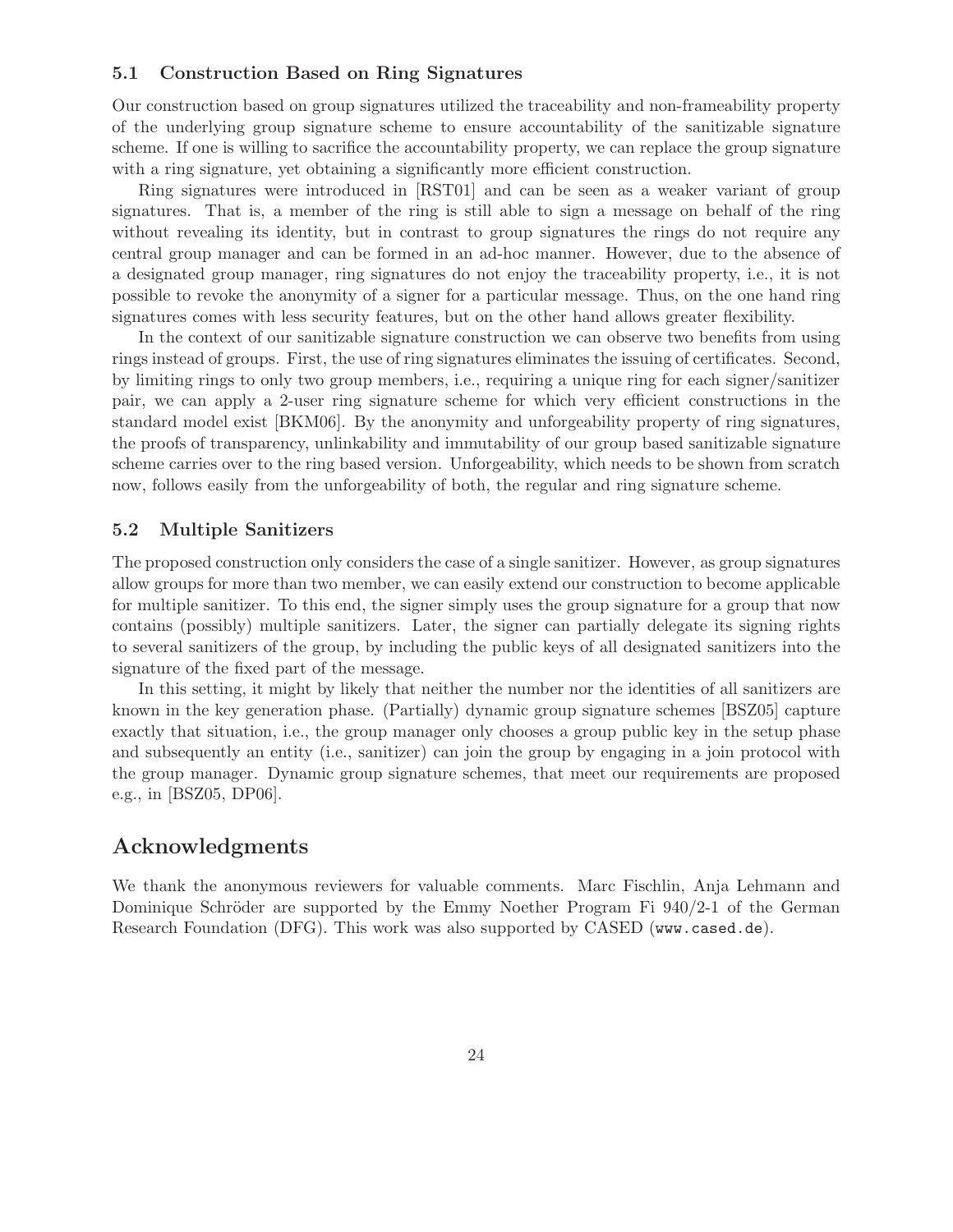# **References**

- [ACdMT05] Giuseppe Ateniese, Daniel H. Chou, Breno de Medeiros, and Gene Tsudik. *Sanitizable Signatures*. ESORICS, Volume 3679 of Lecture Notes in Computer Science, pages 159–177. Springer, 2005.
- [BB04] Dan Boneh and Xavier Boyen. *Short Signatures Without Random Oracles*. Advances in Cryptology — Eurocrypt'04, Volume 3027 of Lecture Notes in Computer Science, pages 56–73. Springer-Verlag, 2004.
- [BFF+09] Christina Brzuska, Marc Fischlin, Tobias Freudenreich, Anja Lehmann, Marcus Page, Jakob Schelbert, Dominique Schroeder, and Florian Volk. *Security of Sanitizable Signatures Revisited*. Public-Key Cryptography (PKC) 2009, Volume 5443 of Lecture Notes in Computer Science, pages 317–336. Springer-Verlag, 2009.
- [BKM06] Adam Bender, Jonathan Katz, and Ruggero Morselli. *Ring Signatures: Stronger Definitions, and Constructions Without Random Oracles*. Theory of Cryptography Conference (TCC)2006, Volume 3876 of Lecture Notes in Computer Science, pages 60–79. Springer-Verlag, 2006.
- [BLS04] Dan Boneh, Ben Lynn, and Hovav Shacham. *Short Signatures from the Weil Pairing*. *Journal of Cryptology*, 17(4):297–319, 2004.
- [BMW03] Mihir Bellare, Daniele Micciancio, and Bogdan Warinschi. *Foundations of Group Signatures: Formal Definitions, Simplified Requirements, and a Construction Based on General Assumptions*. Advances in Cryptology — Eurocrypt2003, Volume 2656 of Lecture Notes in Computer Science, pages 614–629. Springer-Verlag, 2003.
- [BR96] Mihir Bellare and Phillip Rogaway. *The Exact Security of Digital Signatures How to Sign with RSA and Rabin*. Advances in Cryptology — Eurocrypt 1996, pages 399–416. Springer-Verlag, 1996.
- [BS07] Mihir Bellare and Sarah Shoup. *Two-Tier Signatures, Strongly Unforgeable Signatures, and Fiat-Shamir Without Random Oracles*. Public-Key Cryptography (PKC)'07, Lecture Notes in Computer Science, pages 201–216. Springer-Verlag, 2007.
- [BSW06] Dan Boneh, Emily Shen, and Brent Waters. *Strongly Unforgeable Signatures Based on Computational Diffie-Hellman*. Public-Key Cryptography (PKC)'06, Lecture Notes in Computer Science, pages 229–240. Springer-Verlag, 2006.
- [BSZ05] Mihir Bellare, Haixia Shi, and Chong Zhang. *Foundations of Group Signatures: The Case of Dynamic Groups*. CT-RSA 2005, Volume 3376 of Lecture Notes in Computer Science. Springer-Verlag, 2005.
- [CJ10] S´ebastien Canard and Amandine Jambert. *On Extended Sanitizable Signature Schemes*. Topics in Cryptology — Cryptographer's Track, RSA Conference (CT-RSA) 2010, Volume 5985 of Lecture Notes in Computer Science, pages 179–194. Springer-Verlag, 2010.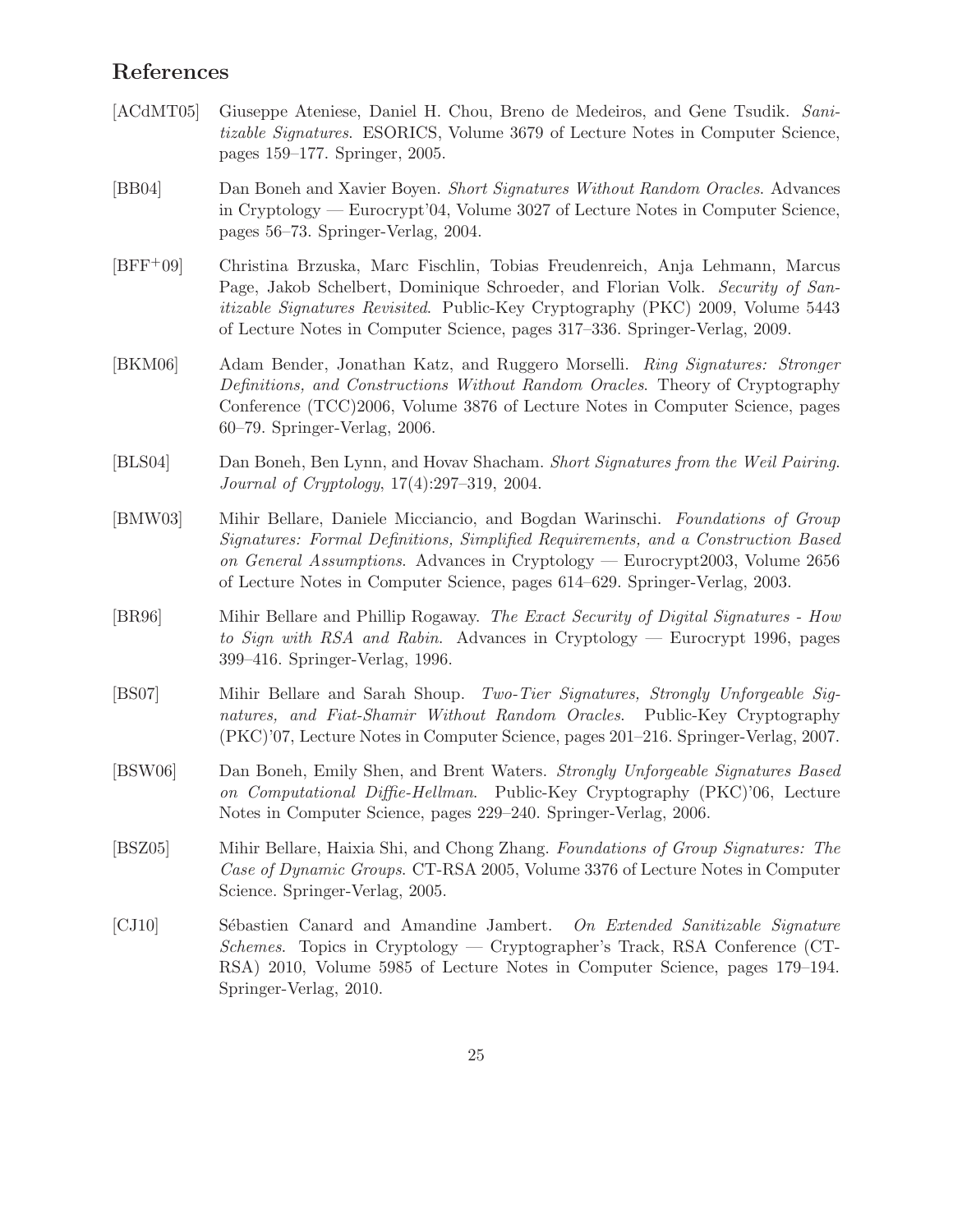| [CLM08]              | Sébastien Canard, Fabien Laguillaumie, and Michel Milhau. Trapdoor Sanitizable<br>Signatures and Their Application to Content Protection. ACNS, Lecture Notes in<br>Computer Science, pages 258-276. Springer-Verlag, 2008.                    |
|----------------------|------------------------------------------------------------------------------------------------------------------------------------------------------------------------------------------------------------------------------------------------|
| [Cor00]              | Jean-Sebastien Coron. On the Exact Security of Full Domain Hash. Advances in<br>Cryptology — Crypto2000, Volume 1880 of Lecture Notes in Computer Science,<br>pages 229–235. Springer-Verlag, 2000.                                            |
| [CVH91]              | D. Chaum and E. van Heyst. Group Signatures. Advances in Cryptology — Euro-<br>crypt'91, Volume 547 of Lecture Notes in Computer Science, pages 241–246. Springer-<br>Verlag, 1991.                                                            |
| [DP06]               | Cécile Delerablée and David Pointcheval. Dynamic Fully Anonymous Short Group<br><i>Signatures.</i> VIETCRYPT, Volume 4341 of Lecture Notes in Computer Science, pages<br>193–210. Springer-Verlag, 2006.                                       |
| [Gol87]              | Oded Goldreich. Two Remarks Concerning the Goldwasser-Micali-Rivest Signature<br><i>Scheme.</i> Advances in Cryptology — Crypto '86, Volume 263 of Lecture Notes in<br>Computer Science, pages 104–110. Springer-Verlag, 1987.                 |
| [Gro06]              | Jens Groth. Simulation-Sound NIZK Proofs for a Practical Language and Constant<br><i>Size Group Signatures.</i> Advances in Cryptology — Asiacrypt, Volume 4284 of Lecture<br>Notes in Computer Science, pages 444–459. Springer-Verlag, 2006. |
| [Gro07]              | Jens Groth. Fully Anonymous Group Signatures Without Random Oracles. Advances<br>in Cryptology — Asiacrypt, Volume 4833 of Lecture Notes in Computer Science,<br>pages 164–180. Springer-Verlag, 2007.                                         |
| [JMSW02]             | Robert Johnson, David Molnar, Dawn Xiaodong Song, and David Wagner. Homo-<br><i>morphic Signature Schemes.</i> CT-RSA, Volume 2271 of Lecture Notes in Computer<br>Science, pages 244–262. Springer, 2002.                                     |
| $\vert$ KL06 $\vert$ | Marek Klonowski and Anna Lauks. Extended Sanitizable Signatures. ICISC, Volume<br>4296 of Lecture Notes in Computer Science, pages 343–355. Springer, 2006.                                                                                    |
| [KY05]               | Aggelos Kiayias and Moti Yung. Group Signatures with Efficient Concurrent Join.<br>Advances in Cryptology — Eurocrypt 2005, Volume 3494 of Lecture Notes in Com-<br>puter Science, pages 198–214. Springer-Verlag, 2005.                       |
| $[MSI+03]$           | K. Miyazaki, S. Susaki, M. Iwamura, T. Matsumoto, R. Sasaki, and H. Yoshiura.<br>Digital documents sanitizing problem. Technical Report ISEC2003-20. IEICE, 2003.                                                                              |
| [RST01]              | Ronald Rivest, Adi Shamir, and Yael Tauman. How to Leak a Secret. Advances in<br>Cryptology — Asiacrypt2001, Volume 2248 of Lecture Notes in Computer Science,<br>pages 552-565. Springer-Verlag, 2001.                                        |
| [SBZ01]              | Ron Steinfeld, Laurence Bull, and Yuliang Zheng. Content Extraction Signatures.<br>ICISC, Volume 2288 of Lecture Notes in Computer Science, pages 285–304. Springer,<br>2001.                                                                  |